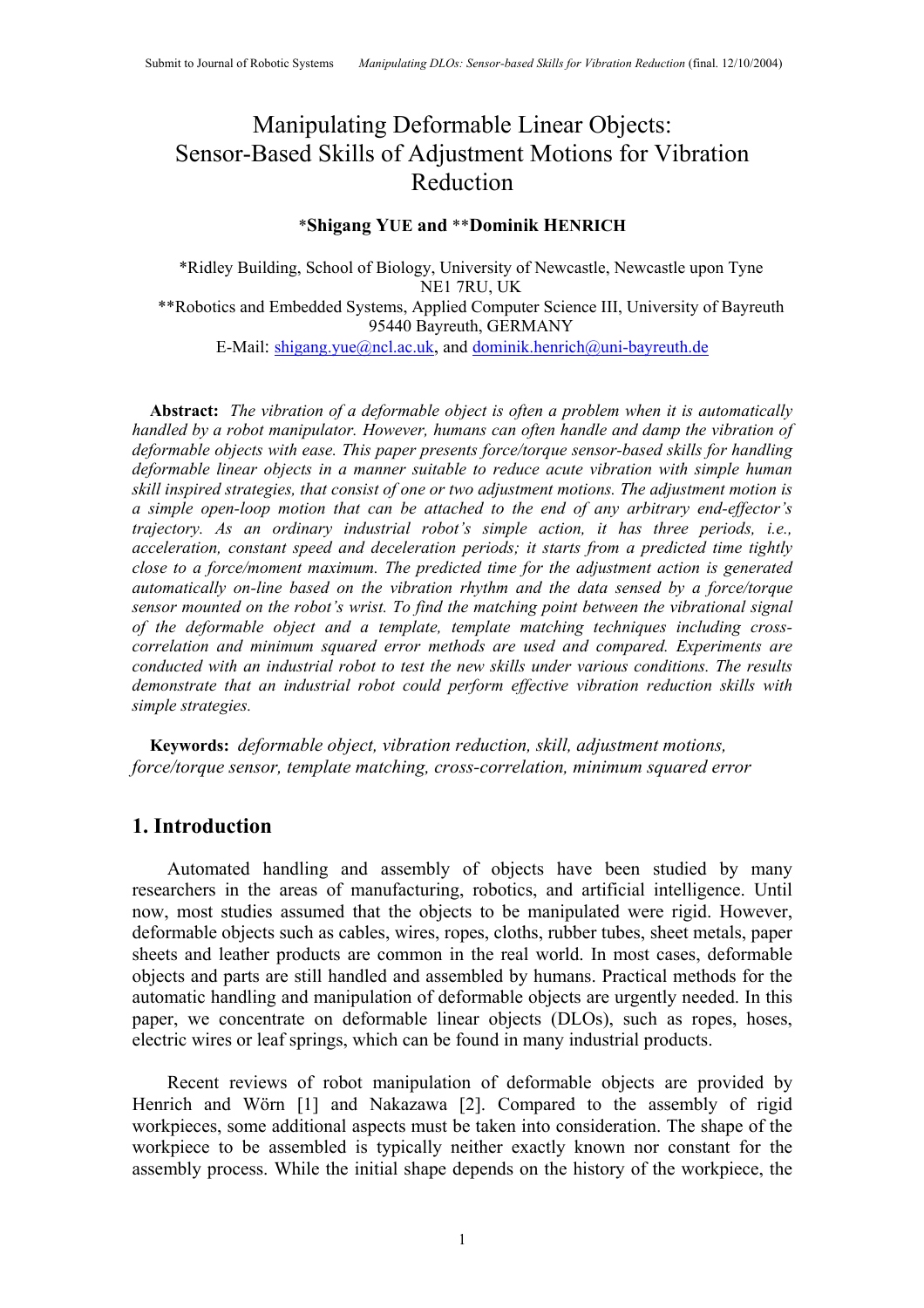deformation in the assembly process depends on contact forces and gravity. In addition, non-rigid workpieces have an inherent compliance which can hardly be influenced. Altogether, these effects cause high uncertainties that have to be dealt with.

There are two principle ways to cope with these problems. On the one hand, the behavior of the workpiece may be taken into account by means of a quantitative deformation model for computing the shape of the workpiece. On the other hand, the deformation can be regarded as uncertainty that must be sensed and/or compensated for while performing the assembly.

The use of deformation models for handing DLOs has been investigated by several researchers; for example, Zheng et al. determined the required gripper trajectory for inserting a flexible beam into a rigid hole by computing the deflection curve of the beam [3], Wakamatsu et al. presented a general algorithm for computing the shape of elastic DLOs [4] and Hirai et. al. modeled the deformable objects for simulation considering bend, twist, and extension in 3D space [5]. These methods can be used if all relevant parameters, geometries and boundary conditions are exactly known. Without additional sensor information, they are likely to fail in the presence of uncertainties.

Other works are based on sensor integration. Inoue and Inaba used a stereo vision system for picking-up a rope and guiding it through a ring [6], Smith et. al. conducted vision-based manipulation of non-rigid objects [7], while others inserted bending beams into holes under friction (Kraus and McCarragher [8] with force-based approach, Nakagaki et al. [9] with vision-based approach). All of those approaches are used for solving clearly specified tasks, but it is not clear how they may be re-used in other, similar situations.



Figure 1. The vibration caused by a quick operation results in uncertainty and failure, e.g., when inserting a DLO into a hole in a gravity field

When a robot executes a manipulation task, its motion can be divided into several motion primitives, each of which has a particular target state to be achieved in the task context. These primitives are called 'skills'. An adequately defined skill can have generality to be applied to various similar tasks. Until now, most of the research work on skill-based manipulation deals with rigid objects [10-12].

Skill-based manipulation for handling deformable linear materials has been touched upon recently. For example, Henrich et. al [13] analyzed the contact states and point contacts of DLOs with regard to manipulation skills, Abegg et. al [14] studied the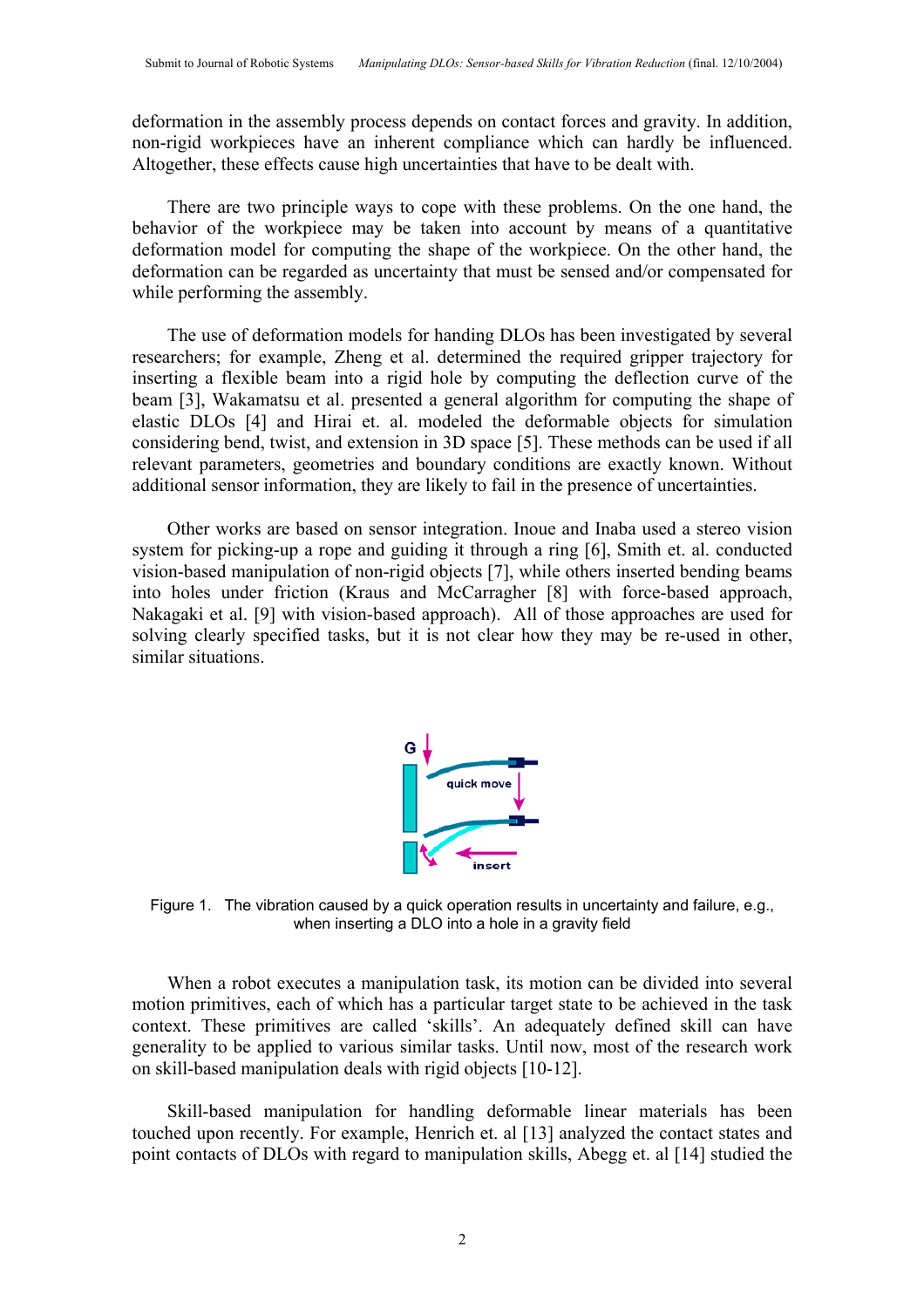contact state transitions based on force and vision sensors and Remde et.al [15] discussed the problem of picking-up DLOs by experimentation.

However, the effects of vibration are not taken into account in the skill-related work described above. The dynamic effects of deformable objects cannot be neglected, especially when the objects are moved quickly by a robot arm. As shown in Figure 1, the uncertainty resulting from oscillation may cause failure during the insert-into-hole operation. Therefore, the vibration caused by inertia should be depressed during the motion or eliminated as soon as possible after the motion.

Vibration reduction of flexible structures has been a research topic for many researchers, and Chen et al. have reviewed the previous works [16]. Chen et al. also present a passive approach based on an open-loop concept for vibration-free handling of deformable beams; similar ideas can be found in [17,18], which applied the 'input shaping' using a robot [18] but dealt only with rigid bodies. However, application of the method presented by [16] is limited due to its stable start condition of the robot motion and a relatively simple trajectory of the previous motion. Considering the complex manipulations involved in practical situations, such as avoiding obstacles, picking-up and insert-into-hole, stable start condition cannot be satisfied easily.

With respect to manipulation, only the vibration that may cause failure of the next operation must be eliminated. Therefore, we prefer to remove as much as possible of the unwanted vibration immediately after the previous motion. *Previous motion* here refers to motions that are completed before the next operation starts and result in vibration in the DLO. In a recent paper, we discussed a model-based method to reduce the vibration of DLOs using attachable adjustment motions [19]. Although the model-based method has proved the effectiveness of the adjustment motion, it is computed off-line. Moreover, it depends on how well the model matches the real DLOs, and how well the simulated robot operation matches the real robot operation. These disadvantages are general and hold true for all model-based approaches.

To overcome these disadvantages, we present sensor-based skills to eliminate acute vibration of DLOs on-line. With the new skills, no model is needed to describe DLO's dynamic behaviors; the status of the DLO is recognized by analyzing on-line data from sensors. Visual sensors are not considered here for their low sampling rate (usually less than 25Hz, or at every 40ms) and high computing cost. Data from a force/torque sensor (sampling rate is as high as 62.5Hz, or at every 16ms) mounted on the wrist of the robot is employed to find the actual status of the DLO by using template matching methods.

The idea of the sensor-based adjustment motion is based on observations of human skills. For example, holding a long stainless steel ruler as a DLO, even only with translation movements, we could start our effective vibration reduction by adjusting our hand position within a very limited space and time. The area needed, the acceleration and the speed of the hand and the time to start the adjustment motion are correlated in human skill. One may argue that a human hand can always deliver more delicate acceleration profiles than any industrial robot. This is probably true. However, whether these delicate accelerations are needed for a human to fulfill these skills remains unknown. In the paper, we will show that an industrial robot, with a force/torque sensor and limited types of acceleration profiles, can also conduct a very effective skill to reduce acute vibration of DLOs.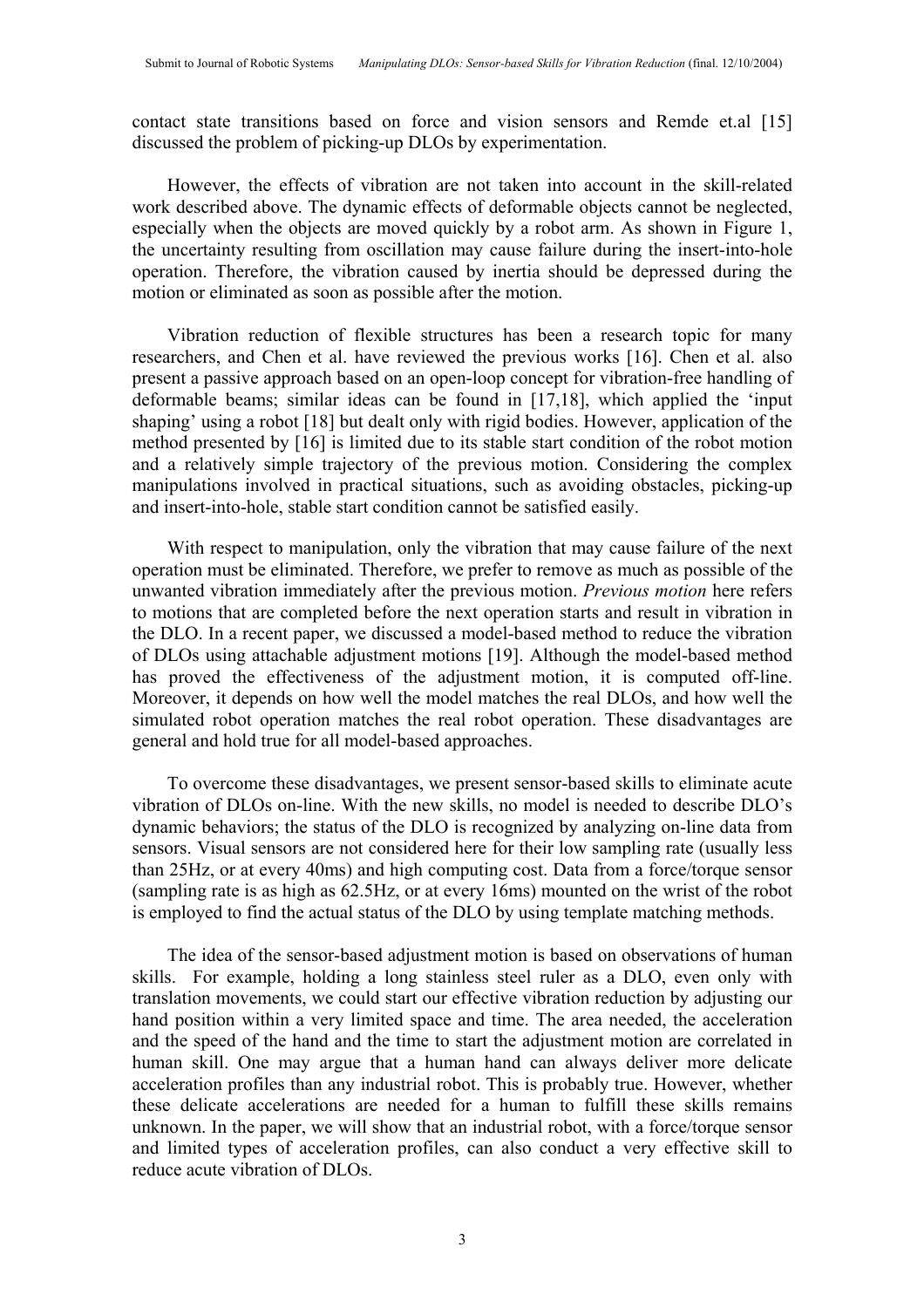The vibration reduction skill presented in this paper is an open-loop skill and it does not involve any feedback-based control law or any change of the acceleration profiles developed by robot suppliers and illustrated in detail in the robot manuals. Therefore, it could be easily used in practice in similar situations.

The rest of this paper consists of five parts. The strategies are discussed and specified in Section 2. The template matching methods used to determine the main parameters of the vibration signal are described in Section 3. Implementation of the experiments is given in Section 4. Experimental results validating the effectiveness of the proposed sensor-based manipulating skill are shown in Section 5. Finally, conclusions and future work are related.

# **2. Strategies**

With the force/torque sensor mounted on the wrist of the robot, the vibrational pattern and other critical parameters can be known before skills are conducted. Therefore, no accurate model is needed. The most important thing is to determine when to start the adjustment motion and how to adjust to the known vibration strength and pattern of the DLO. However, some illustrations and assumptions are still listed here for a better understanding of our strategy design.

# **2.1 Vibration patterns**

# *2.1.1 Residual vibration period*

Since only the vibration that may cause failure of the next operation should be eliminated, adjustment motion can be done during the residual period immediately after the corresponding previous motion. There is no externally exciting force during this residual vibration period, so the vibration of DLOs is a kind of *free vibration* without excited force. A DLO may have many modes of vibration. However, in most cases, the dominant vibration is governed mainly by the first mode. To simplify the description, we use a one degree-of-freedom (DOF) system as an example. It is also assumed that the DLO behaves like a linear spring with constant stiffness. Thus, we have the following equations for *free vibration* [20],

$$
m\ddot{x} + c\dot{x} + kx = 0 \tag{1}
$$

where  $x$  is the endpoint displacement,  $m$  is the mass,  $c$  is the damping coefficient, and  $k$ is the stiffness of the spring. The solution of equation (1) is as follows when the damping is light;

$$
x = Ae^{-\alpha t} \sin(\omega t + \eta)
$$
 (2)

where *A* and  $\eta$  depend upon initial conditions,  $\alpha = c/2m$  and  $\omega$  is the frequency of oscillation. Equation (2) describes the residual vibrational displacement of a one DOF system, implying that the vibration of such a DLO behaves like a Sine function.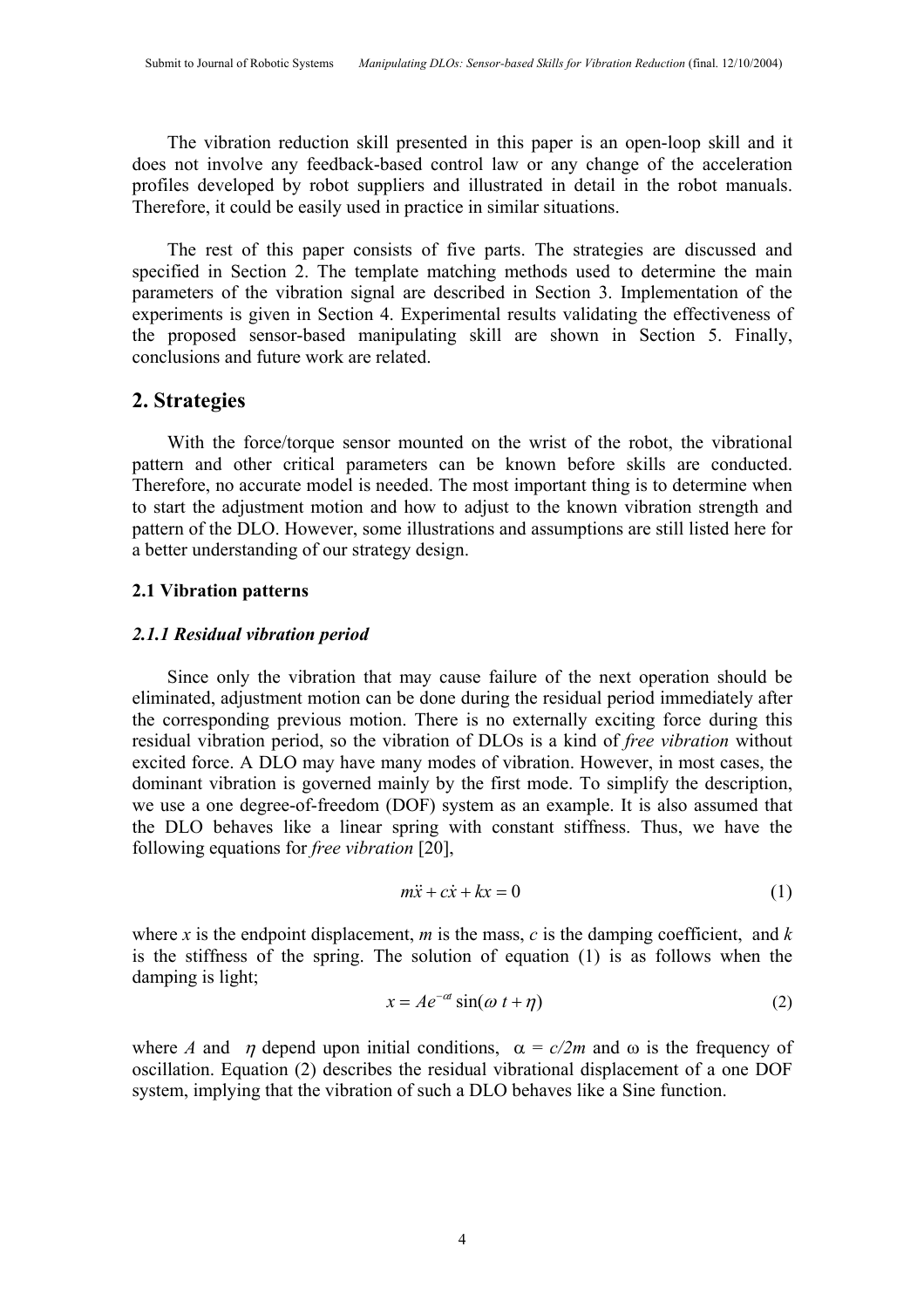

Figure 2. A typical low-pass filtered force signal of a DLO *Fy* during previous motion (0 to 1 sec.) and residual period (after 1 sec.). It behaves most like Sine wave though the DLO has more than one flexible DOF.

The force or moment signals are also Sine functions, according to the solution. A typical DLO's force signal obtained using a force/torque sensor is shown in Figure 2. It behaves most like Sine functions too, although in fact the DLO may have more than one flexible DOF. Therefore, it is reasonable to employ standard Sine functions as templates for comparison with signals from the sensor during residual vibration periods. However, if a DLO behaves in a different way, other kinds of template might be used.

# *2.1.2 Vibration during handling*

If the free vibrating DLO is handled with various accelerations and speeds, the vibration will be increased or decreased. During the acceleration and deceleration period, the DLO is in fact excited by external forces. In this situation, the vibration of the DLO can be treated as *forced vibration*.

The damped forced vibration equation can be written as [20]:  
\n
$$
m\ddot{x} + c\dot{x} + kx = F \sin(\omega_1 t)
$$
\n(3)

if the exciting force is periodical.

It is well-known that if the excitation frequency of the system  $\omega_l$  happens to coincide with the natural frequency of the system  $\omega$ , i.e., when  $\omega_l/\omega=1$ , the dynamic magnification reaches very high values, although these are attenuated by the damping present. The frequency at which the peak dynamic magnification occurs is called the *resonance frequency*.

On the other hand, for an already existing free vibration, if an opposite phase exciting force with the same resonance frequency is added for a short time for example, the vibrational amplitude will be reduced. Therefore, in our strategy design, we will make use of resonance frequency to increase the skill's efficiency. Vibration reduction without considering resonance frequency might also be possible but is not the topic of this paper.

In this paper, the dominant natural frequency  $\omega$  (or vibrational period *T*) and the stiffness of the DLO are measured experimentally with the force/torque sensor and used as known parameters when manipulating a certain DLO.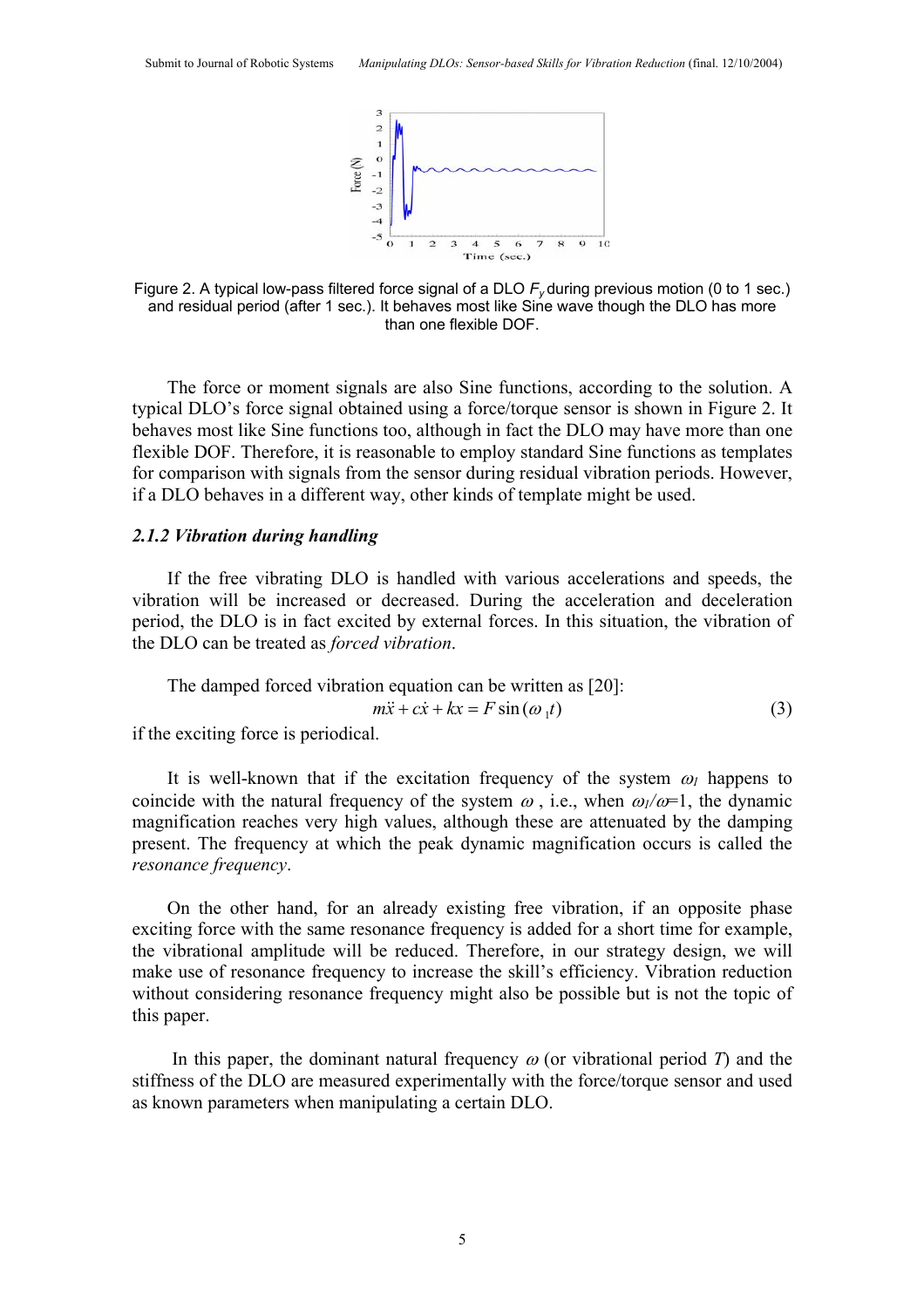# **2.2 Basic Strategy**

Here **Adjustment motion** refers to a kind of open-loop small-scale motion that can be performed by a robot end-effector (or jaws in this paper) after any arbitrary trajectory to damp the vibration caused by this previous motion. Most of the possible adjustment motions can be sorted into two different groups according to the type of motion involved [19]. One is translation-adjustment motion (TAMo) and another is rotationadjustment motion (RAMo). The adjustment motions can also be classified as one-way adjustment motion and two-way adjustment motion, as shown in Figure 3. Two-way adjustment-motion style is very convenient for the immediate execution of the next operation because the robot's jaws are back to their original position. Unlike modelbased methods, the sensor-based adjustment motion will be generated on-line and automatically according to the results of vibrational data analysis. The style of adjustment motion used here is TAMo.

**DSA (distance, speed and acceleration profiles):** An adjustment motion could be defined by specifying its acceleration, speed, deceleration and distance precisely. However, an industrial robot can perform only limited types of acceleration profiles. We have to define the adjustment motion in a simplified way: define it with distance, speed and acceleration profiles. In other words, with the combined speed and acceleration profiles, we hope that the robot jaws are able to cover a short distance within a certain period of time with one type of acceleration profile. DSA specifies the flexible pattern of adjustment motion. For example, we want the robot end-effector to run along a straight line for 25cm within 0.25sec with acceleration profile type 1. This would mean its speed should reach 1m/s at least; this seems easy for an industrial robot whose highest speed may be over 5m/s.

**The basic strategy**: The basic strategy of the sensor-based skill consists of not only the DSA of the adjustment motion, but also the time (when the robot jaws start the adjustment motion) and the direction (which direction the robot jaws should move to). To reduce the vibration of a DLO, one of the strategies of human skill is to try to prevent the DLO from regaining elastic energy once the adjustment begins, though a subject can almost start his hand at any time regardless of the current status of the DLO. The ongoing adjustment motion's accelerations, speed and scope are deeply correlated with the start time and direction in the human skill. In our strategy design, the vibrational period and strength of the DLO can be reflected with the flexible DSA. Once the time and direction of the adjustment motion are determined, the DSA are able to be formed in a way that the DLO's vibrational amplitude will shape the distance of the robot jaws' adjustment motion, and the vibrational period, together with the amplitude, will shape the speed and acceleration profiles of the robot jaws.

**Time to start**: to reduce the DLO's vibration, humans often start from one of the extreme positions, when the DLO is deflected to either its left or right extreme. The reason is probably because at the two extreme positions, the speed of the deflection is the lowest and is easily tracked with the eyes. Similarly, we chose to start our robot adjustment motion when moment/force reaches one of its maximum or minimum values. Actually, often the robot could not start exactly at the time we expected due to computing error and internal system delay. However, these perturbations could not affect the skill very much if they were far less than the DLO's vibrational period. To start the adjustment motion from other non-maximum or non-minimum points might be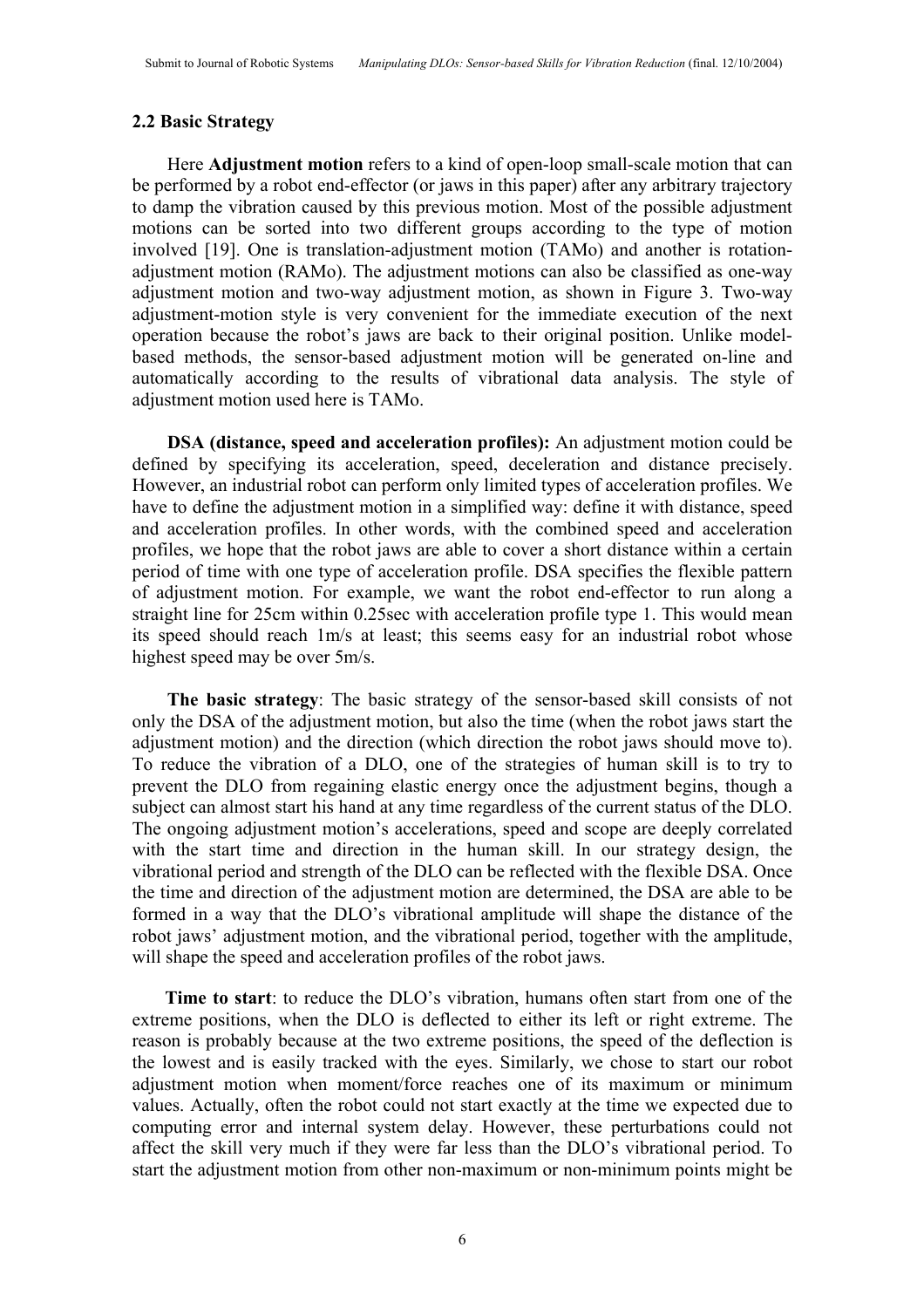possible (as observed in human skills) but should be accompanied by other correlated DSA.



 $(a)$  (b) Figure 3. The two types of adjustment motions used to build up the vibration reduction skills in our experiments. Both of the adjustment motions start from a force/moment maximum/minimum but with different DSA. (a) One-way TAMo, robot jaws will shift distance *Done* to another position, and (b) Two-way TAMo, robot jaws will shift distance *Dtwo* = 0.5*Done* and return to its original position, is thought to be convenient for next operation.

**Direction:** there are two opposite directions for the adjustment motion to choose: follow the DLO's endpoint movement or against it. Here we chose to follow the endpoint back to its balanced position.

As related above, the robot arm will start its vibration reduction skill from one of the DLO's extreme positions (the DLO's displacement, force and moment reach their extreme at the same time) and follow the endpoint's movement back to its balanced position. The DSA of the adjustment motion will be shaped by the known vibrational period and the on-line data which reflects DLO's vibrational amplitude. However, oneway and two-way adjustment motion has different DSA.

#### **2.3 One-way TAMo**

A one-way adjustment motion consists of three parts, i.e. an acceleration period, a constant velocity period and a deceleration period. The strategy of the one-way adjustment motion is: (1) start at the time which could make the main acceleration period tightly close to the maxima area of the sensed force/moment; (2) move to follow the DLO's endpoint movement; (3) along a straight line cover a distance which equals the DLO's adjacent maximal displacement; (4) the speed and acceleration profiles should assure the whole adjustment motion is finished within a half DLO's vibrational period. The direction of the endpoint movement will be sensed by the force/torque sensor. The strategy is also illustrated in Figure 4.

According to the strategy, the entire adjustment motion period is a half vibrational period *T*. These maxima of the force/moment occur when

$$
\sin(\omega t + \eta) = 1\tag{4}
$$

i.e. when

$$
\omega t = \frac{4n+1}{2}\pi - \eta \ , \qquad (t > 0, \ n = 0, 1, 2, \cdots) \tag{5a}
$$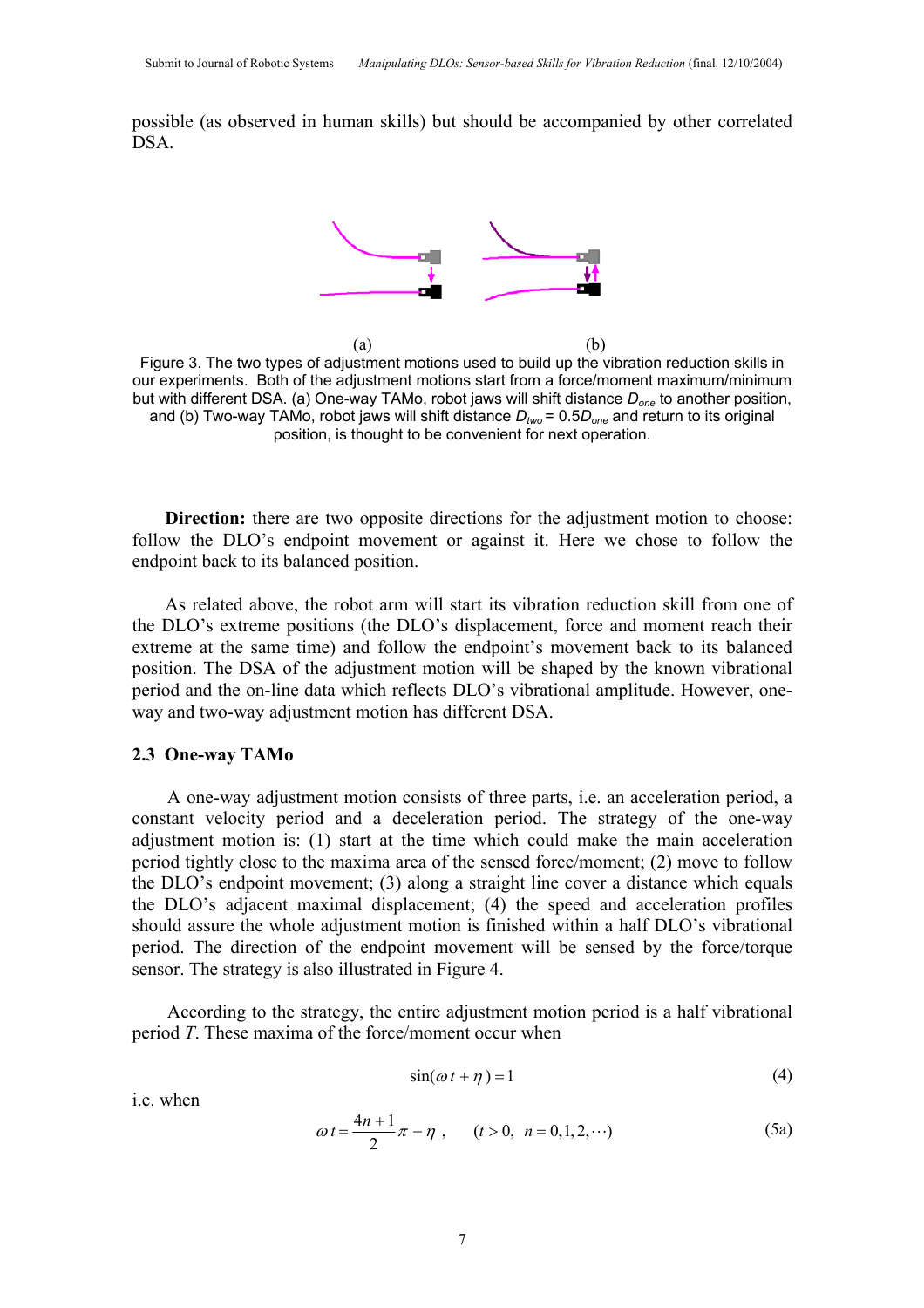The equation (5) implies a theoretically infinite number of opportunities to implement the sensor-based adjustment motion, if damping is neglected. Considering the internal delay of the robot system, the time to start the one-way adjustment motion should be modified,

$$
t = \frac{1}{\omega} \left( \frac{4n+1}{2} \pi - \eta \right) - t_{\text{sys}} \,, \qquad (t > 0, \ n = 0, 1, 2, \cdots) \tag{5b}
$$

where the  $t_{sys}$  is the robot system delay which highly depends on the type of robot used and is assumed as a constant for each execution.



Figure 4. The sensor-based one-way adjustment motion strategy, where the Sine wave represents the sensed force/moment from the DLO and schematic acceleration profile is illustrated in pink line with impulse like shapes. The adjustment motion is expect to cover a distance equal to the vibration displacement amplitude within a half vibrational period.

The scope of the adjustment motion is determined by the vibrational amplitude of the DLO, i.e. we have the following equation;

$$
s_{\text{tamo}} = \frac{1}{2} \beta f_{\text{end}} \tag{6}
$$

where  $s_{tamo}$  is the distance from the start to the end of an adjustment motion,  $\beta$  is the damping coefficient that varies with respect to vibrational period, *fend* is the vibrational amplitude of the DLO during the residual period and defined as the value of a maximum minus the value of an adjacent minimum.

The vibrational amplitude is known indirectly, based on the following linear stiffness assumption;

$$
\delta = |f_{end}| / |M_{amp}| \tag{7}
$$

where  $\delta$  is a constant that can be measured in advance and  $M_{amp}$  is the amplitude of moment that can be measured on-line for each adjustment motion. The constant  $\delta$  is obtained by measuring *fend* and *Mamp* before the skill is implemented in the experiments. Here we used moment instead of force to estimate the vibrational amplitude of the DLO because moment has larger and clearer peaks and valleys, especially during acceleration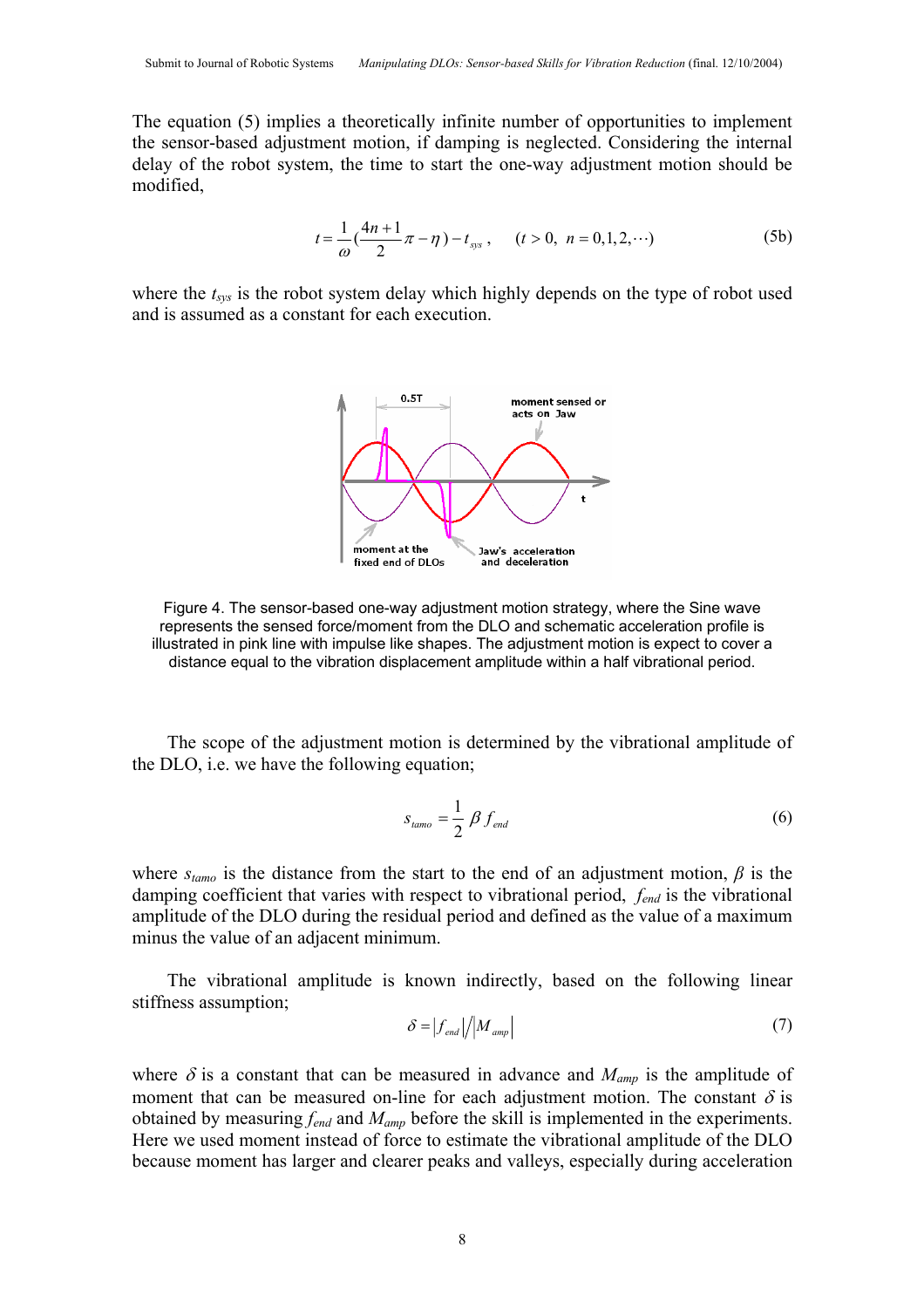or deceleration periods, thus making feature recognition easier. However, using force does not result in vital error but less accuracy.

## **2.4 Two-way TAMo**

Two-way adjustment motions are more practical than one-way ones. If a two-way adjustment motion is conducted, the robot jaws will finally return to the original position with the pre-adjustment posture. This characteristic of the two-way adjustment motion is more convenient for the following operation. For example, when a robot arm moves a DLO quickly from somewhere to the front of a hole (as shown in Figure 1) and is trying to insert the DLO into the hole, acute vibration caused by the quick motion may result in failure or damage. To fulfill the task efficiently, a two-way TAMo to reduce vibration followed by insertion should be one of the best choices.

A two-way adjustment motion can be defined as two tightly connected symmetrical parts, as shown in Figure 5, with each part a one-way adjustment motion. One may realize that a two-way adjustment motion and a one-way adjustment motion have almost the same strategy. The detailed strategy of a two-way adjustment motion may be described as: (1) start at the time which could cause the main acceleration impulse occur tightly close to the maxima area of the sensed force/moment; second segment starts at the time which could let the main deceleration occur tightly close to the minima area of the sensed force/moment; (2) move to follow the DLO's endpoint movement direction, which is sensed by the force/torque sensor; (3) the first segment covers a distance which equals to half of the maximal displacement, and so does the second segment; (4) the combination of speed and acceleration profiles should let the first and second segments be finished within a half DLO's vibrational period respectively.



Figure 5. The sensor-based two-way adjustment motion strategy could let the robot's endeffector go back to its original position. The Sine wave represents the sensed force/moment from the DLO and the schematic acceleration profile is illustrated in pink (first part) and green (second part) lines with impulse like shapes. The two acceleration profiles are connected immediately one after another. The whole skill consists of two adjustment motions could be finished within one vibration period.

Now, the problem is, how can we find the correct time for starting the adjustment motion with only the force/torque sensor? In the following section, a template-matching method will be employed to solve this problem.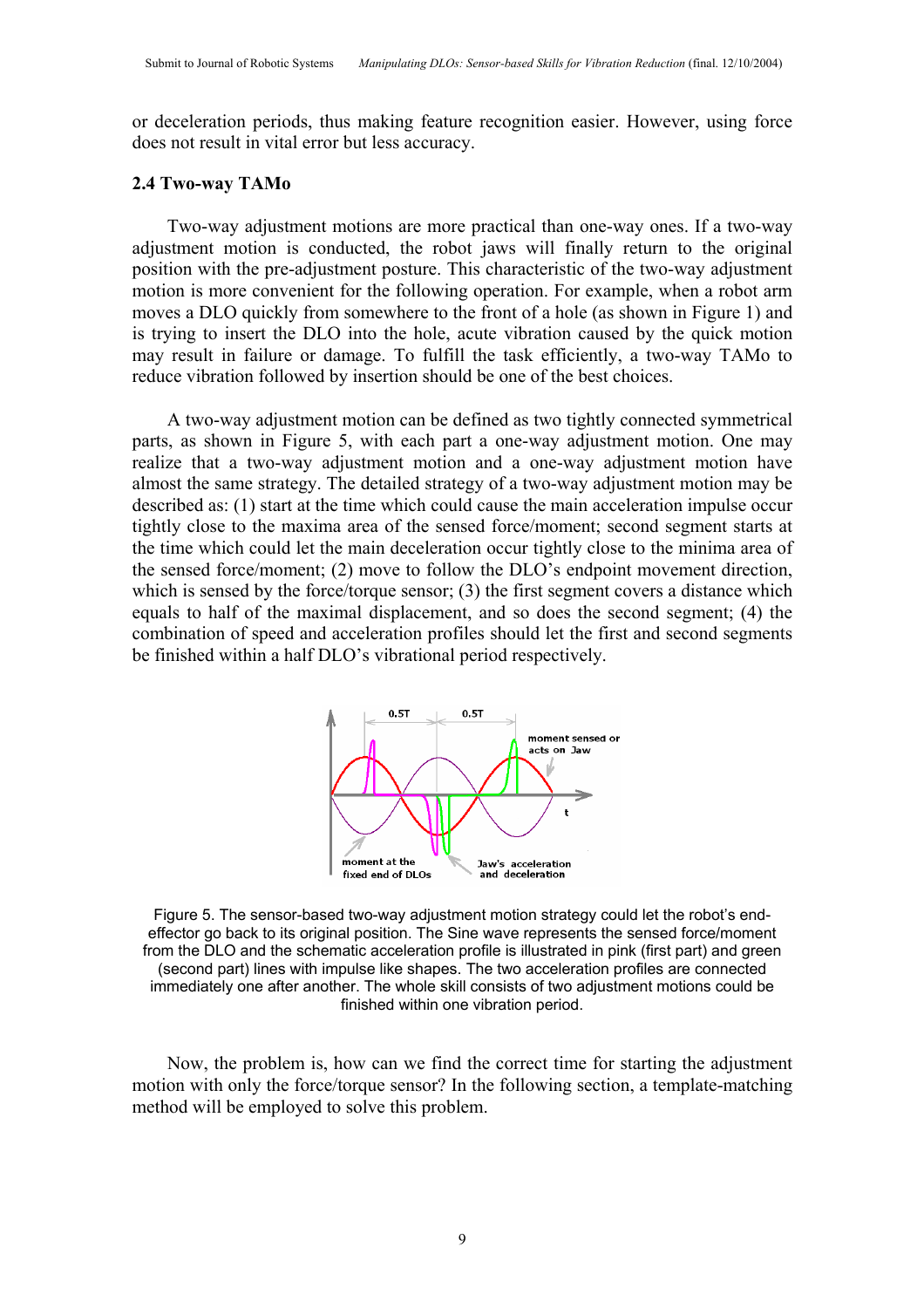# **3. Sensor Data Processing**

From Section 2, we learnt that the DLO's vibrational displacement theoretically behaves like a Sine function if it has one DOF. The DLO's vibration has been found to behave most like a Sine wave even with multiple flexible DOFs. We also could have sample data obtained from the sensor. If we find the *matching point* where the sample data matches the Sine function, we may use the Sine function to predict all the maxima of the vibrational signal in advance. The adjustment motion can then start based on the calculated time corresponding to one of the predicted maxima.

To find out the maximum of the vibration (sensed force/moment), the signals from the sensor will be compared with templates using different template matching techniques. Cross-correlation and minimum squared error methods will be employed to find out the match points between the signal and the template.

The sensor can provide 6D data, i.e. 3D for forces and 3D for moments. Here, only moments are used to sense the vibration of DLO. The direction of adjustment motions can be determined according to

$$
M = (M_x \quad M_y \quad M_z) \begin{pmatrix} i \\ j \\ k \end{pmatrix}
$$
 (8)

where *M* is the vector of moment and  $M_x$ ,  $M_y$  and  $M_z$  are the moment in *x*, *y* and *z* axis, and *i*, *j* and *k* are the unit vectors in *x*, *y* and *z* axis respectively. The absolute value of the moment signal can be obtained as:

$$
||M|| = \sqrt{M_x^2 + M_y^2 + M_z^2}
$$
 (9)

Thus, the 3D data from the sensor is translated to one column and compared with the template in the following sub sections.

#### **3.1 Cross-correlation (CCR) method**



Figure 6. To recognize the matching point of the vibrational signal, a piece of the periodic signal from the sensor is compared with the template of Sine segments using the Cross-correlation (CCR) method. The signal is drawn using raw data without smoothing.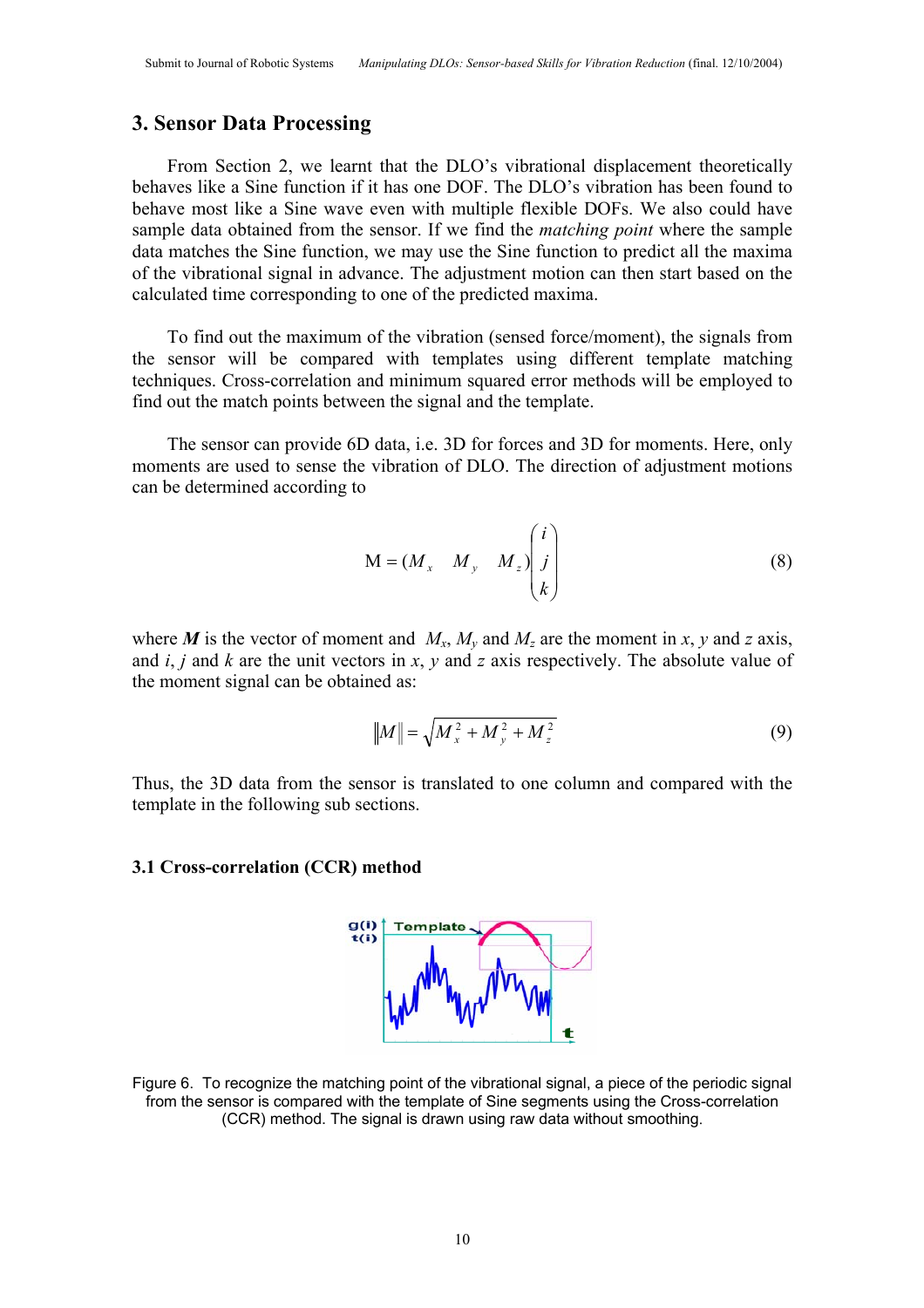The template matching method [21] is used here to find the matching point between the signals obtained directly from the sensor and the Sine function. In fact, this is a two dimensional problem, but to save processing time, we tried to transform it into a one dimensional problem by computing the offset as described later. Let;

- *g*(*i*) be the signal from the sensor data
- $t(i)$  be the template, and let
- *D* be the domain of definition for the template *t(i).*

We are looking for a region of the signal in which the signal function is similar to a previously specified template function. To measure how well a portion of the signal matches the template, the *cross-correlation*  $R_{g,t}(m)$  between the two functions  $g(i)$  and *t(i)* is defined as;

$$
R_{g,t}(m) = \sum_{i-m \in D} g(i) \ t(i-m)
$$
 (10)

Notice that this definition amounts to translating the template *t(i)* to position *(m)* in the signal. The template and the signal are declared similar when the cross-correlation is large. The normalized cross-correlation  $N_{g,t}(m)$  is given by;

$$
N_{g,t}(m) = \frac{1}{\sqrt{\sum_{i} g^{2}(i)}} R_{g,t}(m)
$$
\n(11)

Hence, the normalized cross-correlation has a maximum value when the match with the signal function is perfect (up to a scale factor). The above definition can also be written as the following form if equation (9) is combined;

$$
N_{g,t}(m) = \frac{1}{\sqrt{\sum_{i} (g_x^2(i) + g_y^2(i) + g_z^2(i))}} R_{g,t}(m)
$$
(12)

A half period of Sine function with a unit amplitude is used as a template (as shown in Figure 6) and compared with each part of the digital signal obtained from the force/torque sensor, according to equation (12). The point with the largest value of  $N_{\sigma}$ is the matching point. The time corresponding to the maximum of  $N_{g,t}$  is a *critical time*, at which displacement is a maximum. Fortunately, there are many opportunities where signal maxima are reached according to equation (5). As mentioned above, the signal data should be translated by;

$$
g(i) = g(i) - g_{av} \tag{13}
$$

where  $g_{av}$  is the average value of the signal within one vibration period.

### **3.2 Minimum squared error (MSE) method**

In the above CCR method, samples should cover at least one-and-a-half periods to achieve a high success rate. We have to wait while sampling, which is very time consuming. To decrease the total time of the adjustment motion process, the sampling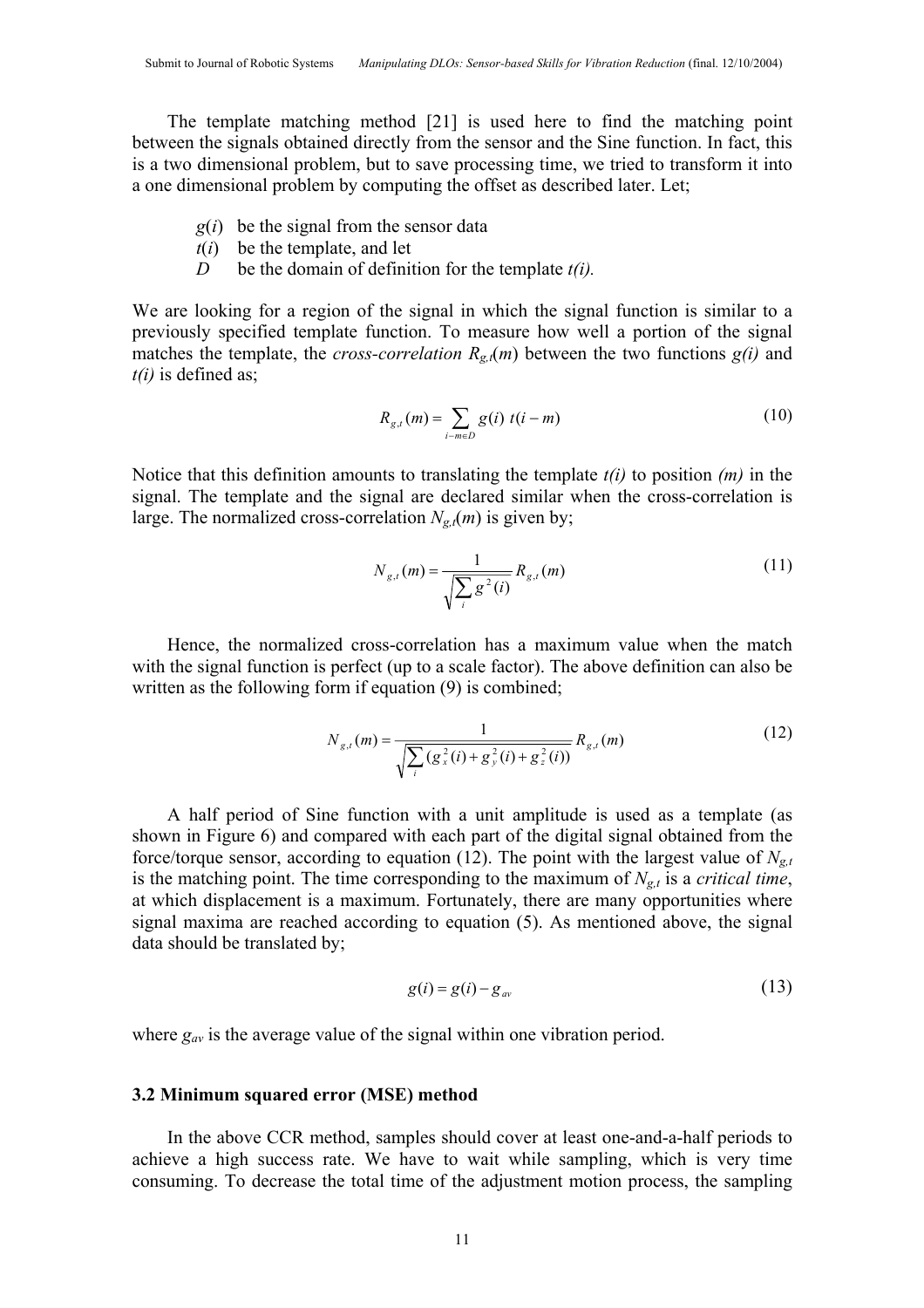time should be reduced. It is possible to find the matching point using only part of the periodic signal from the sensor, if it is carefully compared. In this case, as shown in Figure 7 for example, we used the minimum-squared-error (MSE) method to find the matching points.



Figure 7. To recognize the matching point of the vibrational signal, a piece of the periodic signal from the sensor is compared with the template of Sine segments using the minimum squared error (MSE) method. The raw signal data from sensor may not cover a whole vibrational period.

Since the signal from the sensor does not cover even one period, it is impossible to know the offset values of the signal due to asymmetry. Therefore, sample data from the sensor should be translated in order to transfer the 2D template matching problem to a 1D one, as we do with the CCR method. Data *g(i)* from the sensor can be translated to the domain of [0,1] by,

$$
g(i) = \frac{g(i) - g_{\min}}{g_{\max} - g_{\min}}
$$
\n(14)

where

$$
g_{\min} = \min(g(i))_{i \in D_g} \tag{15}
$$

and

$$
g_{\max} = \max(g(i))_{i \in D_g} \tag{16}
$$

where  $D<sub>s</sub>$  is the domain of the signal segment for comparison. The compared portion of the template can also be translated to the domain of [0,1] in the same way,

$$
t(i) = \frac{t(i) - t_{\min}}{t_{\max} - t_{\min}}
$$
\n(17)

where

$$
t_{\min} = \min(t(i))_{i \in D_t} \tag{18}
$$

and

$$
t_{\max} = \max(t(i))_{i \in D_t} \tag{19}
$$

where  $D_t$  is the domain of the compared portion of the template.

Now, the MSE based on the above equations (14) and (17) can be written as;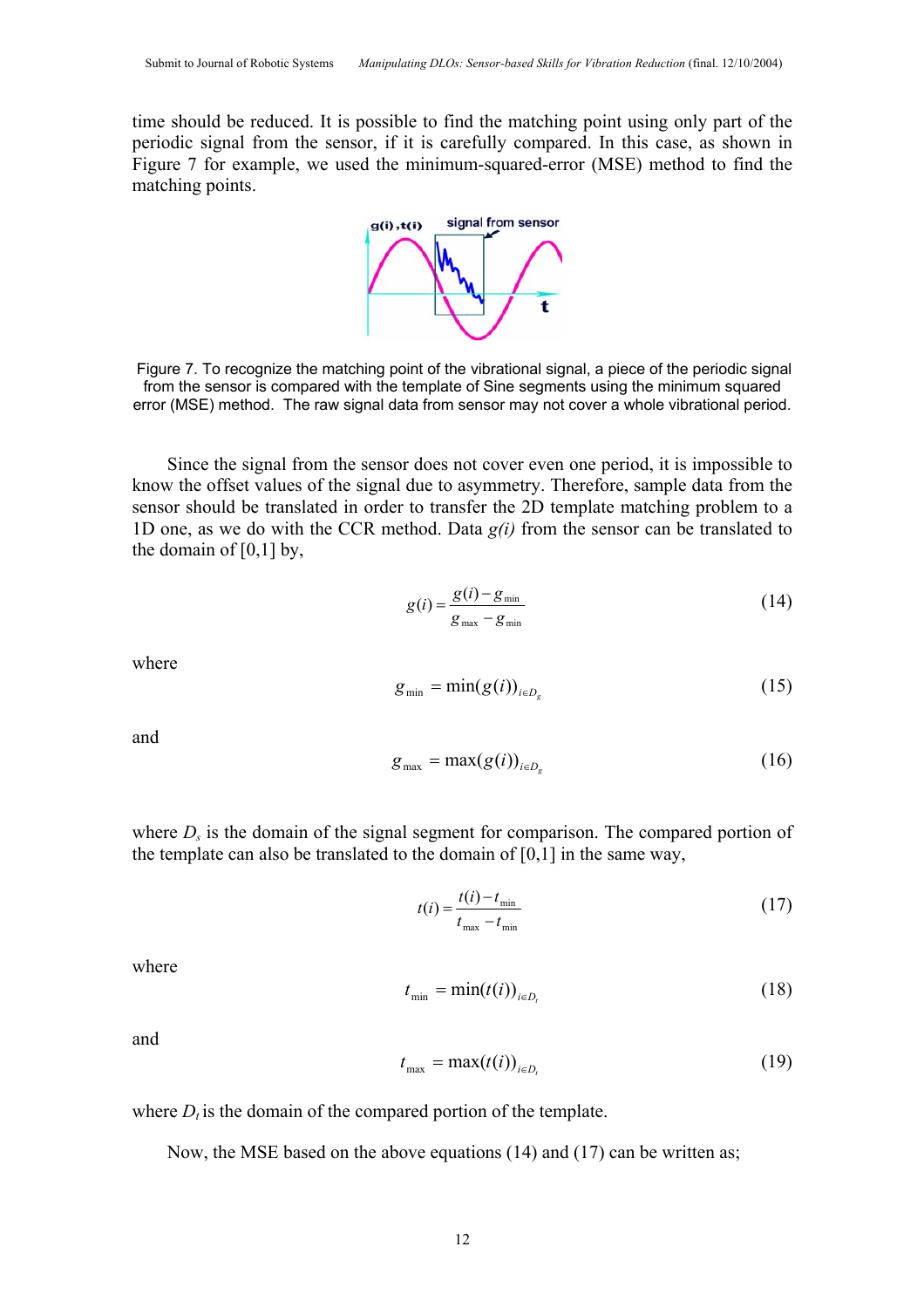$$
M_{se}(m) = \sum_{(i-m)\in D_g} (g(i-m) - t(i))^2
$$
 (20)

Notice that it is the sensor data that is translated to the position *m* in this case. The definition in (20) is also the standard Euclidean distance between two vectors. The point with the smallest value of  $M_{se}$  is the matching point. By knowing the location of the matching point on the template, the time corresponding to the start point of the template can be known. Hence, the *critical times* at which displacement is at maximum or minimum can be predicted.

As we know, the vibrational amplitude of the DLO can be predicted based on equation (7) if a whole period of the signal is obtained, but the vibrational amplitude cannot be derived directly with only a piece of signal segment. An alternative method is to calculate the vibration amplitude by;

$$
A_s = \frac{A_{sl}}{A_{ll}} A_l \tag{21}
$$

where  $A_s$  is the amplitude of the signal,  $A_{sl}$  and  $A_{tl}$  are the local amplitudes of the signal segment and the matched template segment, respectively, and  $A_t$  is the amplitude of the template. The distance of adjustment motion is determined (as discussed in Section 2.3 and 2.4) if *As* is acquired.

# **4. Implementation**

For the sensor-based adjustment motion experiments, a Stäubli RX130 industrial robot was used. A standard 500mm stainless steel ruler with cross section of 0.5mm×18mm was used as the DLO in the experiment. One end of the ruler was grasped by pneumatic jaws, as shown in Figure 8, and the force/torque sensor was mounted on the wrist of the robot. The sensor used was an AdaptForce 50/100. The sensor weighs 0.35kg and its relative accuracy is 2% of full scale, the resolution (standard deviation of force sensor readings with filter 2) is  $F_x$ : 0.027N,  $F_y$ : 0.027N,  $F_z$ : 0.16N,  $M_x$ ,  $M_y$ , and  $M_z$  : 0.0023Nm.



Figure 8. Experimental set-up. The DLO is grasped by pneumatic jaws and the robot conducts an adjustment motion to reduce vibration before inserting into a hole.

The experiments are conducted under various conditions with CCR- and MSEbased methods. First of all, the vibrational period and the stiffness coefficient  $\delta$  of the DLO are measured off-line. In the following experiments samples were taken every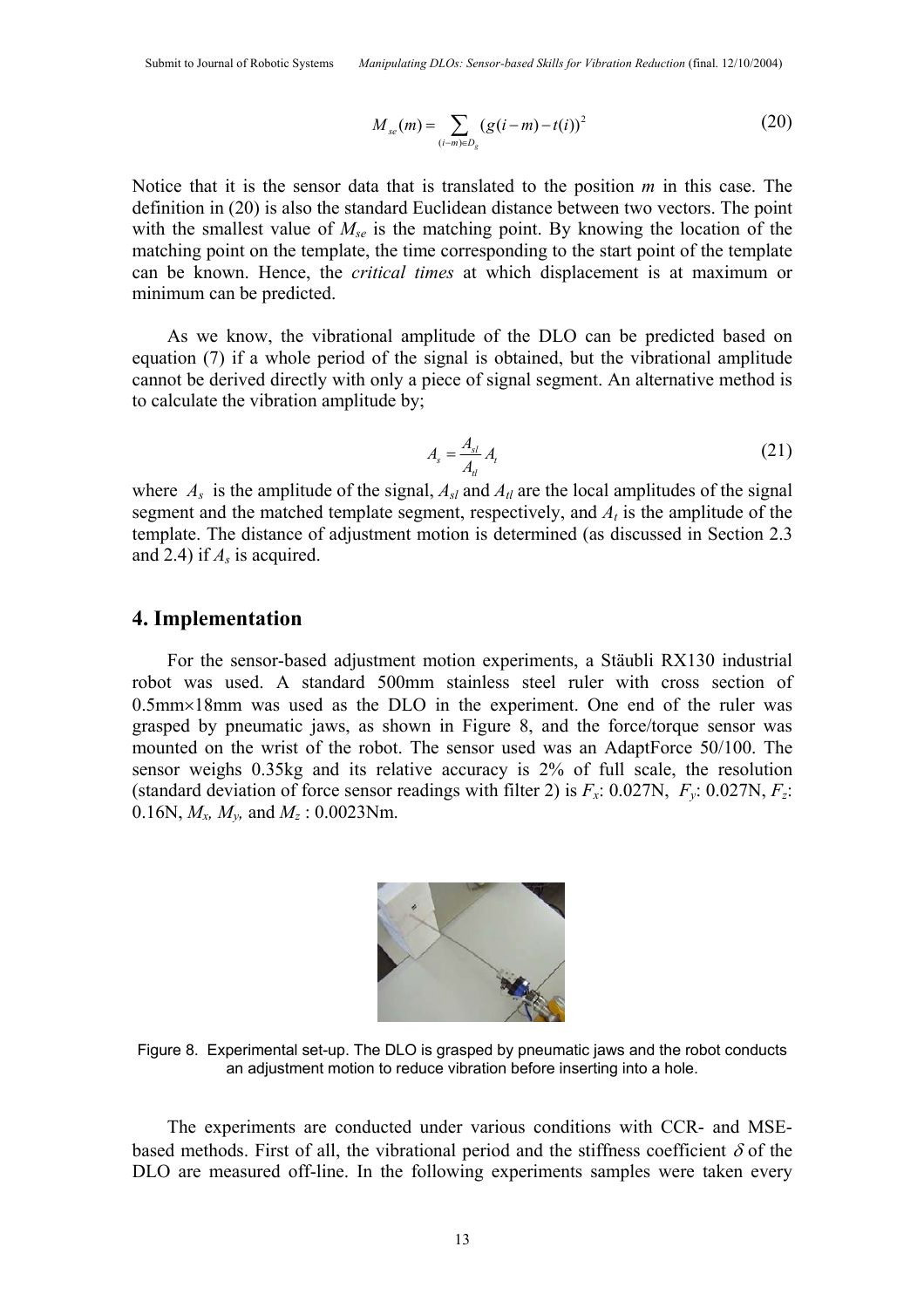16ms. The damping coefficient *β* was set to 1. The internal system delay was neglected and  $t_{sys}$  is thus set to be zero. The two adjustment motions in two-way adjustment motion are conducted one immediately after another without overlapping or delay.

The overall on-line adjustment motion procedure consists of seven main steps, which are executed sequentially until the vibrational amplitude is smaller than a predefined threshold:

- *(1).The raw data from sensor is written into an array.*
- *(2).The matching point is determined using template matching technique.*
- *(3).The amplitude of the moment is computed.*
- *(4).The direction of the adjustment motion is determined.*
- *(5).The speed, acceleration and distance of the adjustment motion are determined.*
- *(6).The adjustment motion is conducted.*
- (7).*The effects of the adjustment motion are evaluated.*

# **5. Experiments and Results**

To verify the presented methods, experiments were conducted with different situations and methods; for example, in the horizontal plane, in the vertical plane and in the general plane, with the CCR method and the MSE method.

The speed of the robot jaw is defined by monitor speed and program speed [22]. In the following experiment, the monitor speed of the robot was set to 50% if not otherwise specified. The program speed altered automatically according to the scope of the adjustment motion and the vibrational period of the DLO. The program acceleration profile used was number 0 which is the strongest among the several types of acceleration profiles and was set to 100% [22] if not otherwise specified in the experiments.

# **5.1 Cases using CCR method**

In this case, the DLO is grasped by pneumatic jaws with dominant vibration occurring in the horizontal plane, as shown in Figure 8. To contain at least one peak, the samples should cover at least one-and-a-half vibrational periods of the DLO. Here, all samples had a duration of 1.5 periods.

The vibrational period of the DLO was experimentally determined to be *T*=0.667s (frequency 1.5Hz), the constant  $\delta$ , which is defined in equation (7), was determined to be 200mm/Nm before experiments. The vibrational amplitudes and moments of the DLO were measured before and after the adjustment motion. The vibrations were recorded with a video camera and read carefully later (Figure 9 shows one of the video images). Experimental results are shown in Table 1, Figure 10 and Figure 11, respectively.

Please note that the data in table 1 are obtained based on the following equations;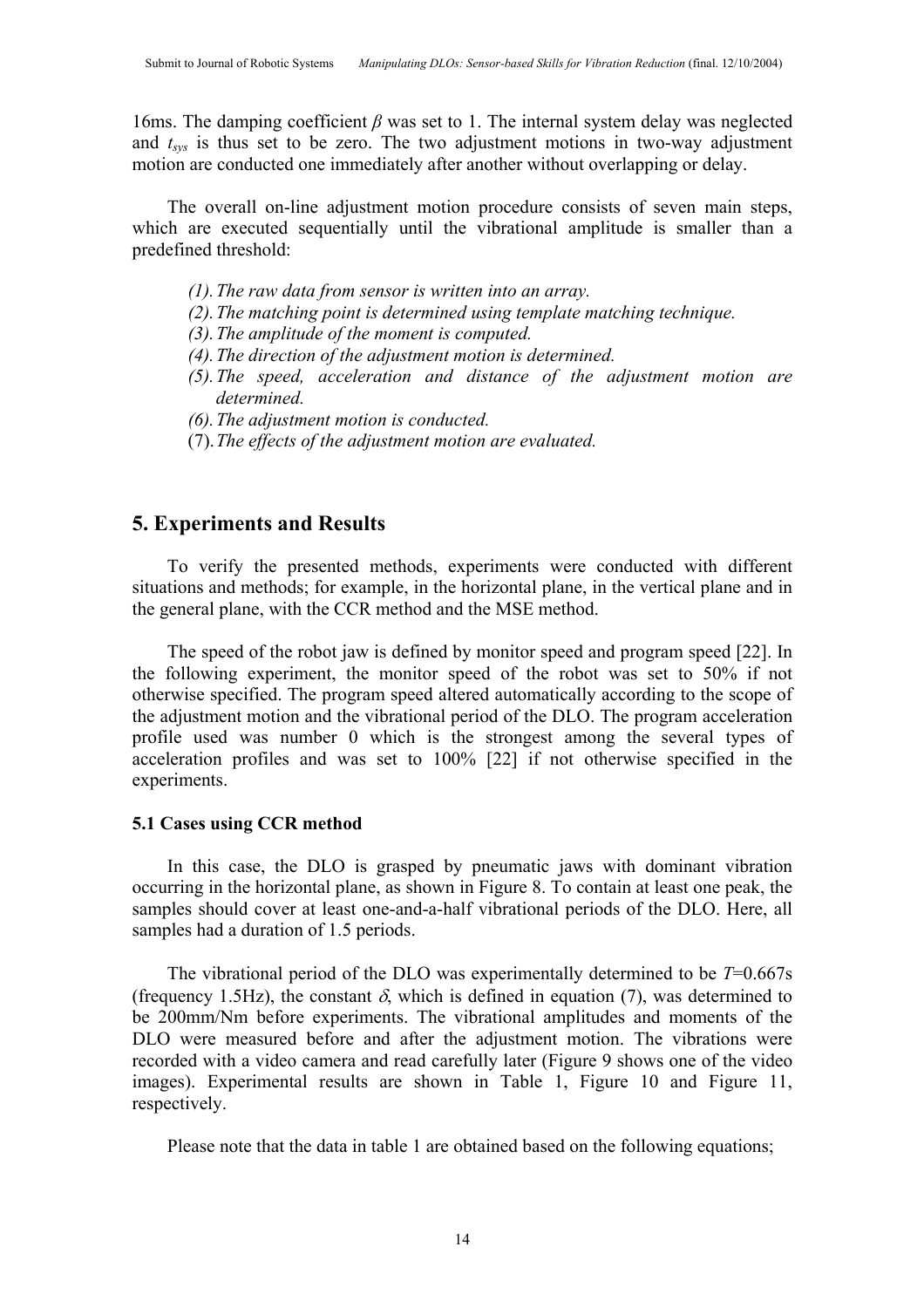$$
u = \sum_{i=1}^{n} x_i \frac{1}{n} \tag{22}
$$

and

 $\overline{a}$ 

$$
\sigma^2 = \sum_{i=1}^n (x_i - u)^2 \frac{1}{n}
$$
 (23)

where  $u$  is the average value and  $x_i$  is the measured data. The same method will also be used in the following cases.

|         | average amplitude and variance for 10 samples | amplitude reduction in               |            |
|---------|-----------------------------------------------|--------------------------------------|------------|
| TAMo    | before adjustment                             | after adjustment                     | percentage |
| one-way | 26.71cm ( $\sigma^2$ = 0.4049)                | 2.97cm ( $\sigma^2$ = 0.8681)        | 88.88%     |
| two-way | 28.25cm ( $\sigma^2$ = 0.2885)                | <b>2.98cm</b> ( $\sigma^2$ = 0.4816) | 89.45%     |

Table 1. Vibrational amplitudes before and after adjustment motion (using CCR).



Figure 9. The endpoint vibration of the DLO along with a scaled ruler is recorded on video tape to be carefully read later.

As can be seen from Table 1, when the dominant vibration occurs in the horizontal plane, the amplitude of vibration was reduced from 26.71cm before adjustment to 2.97cm after application of the one-way adjustment motion. About 88.88%<sup>\*</sup> of the vibrational amplitude was removed by the one-way adjustment motion. In the case of the two-way adjustment motion, the amplitude was reduced from 28.25cm to 2.98cm, a reduction of about 89%. It should be noted that the two-way adjustment motion has a smaller moving scope only one-half the one-way adjustment motion's.

The moment  $M_v$  corresponding to the dominant vibration occurring in the horizontal plane, and the results of FFT-analysis are shown in Figure 10 (one-way) and Figure 11 (two-way) respectively. Data cannot be recorded during the data processing period (from about 1.1s to 1.4s). It can be seen that the amplitudes of the moment were decreased with the use of a one- or two-way adjustment motion. The results of FFTanalysis also show the sharp decrease of **H**(f) corresponding to the dominant frequency after adjustment motions. Other low frequency vibrations, such as the second and the third mode vibrations, were not stimulated during the adjustment motion according to the FFT-analysis. Moreover, the presented method worked very well although the signals were not perfect Sine functions.

<sup>∗</sup> Obtained by: (26.71-2.97)/26.71≈88.88%; the same method will be used in the following cases unless otherwise stated.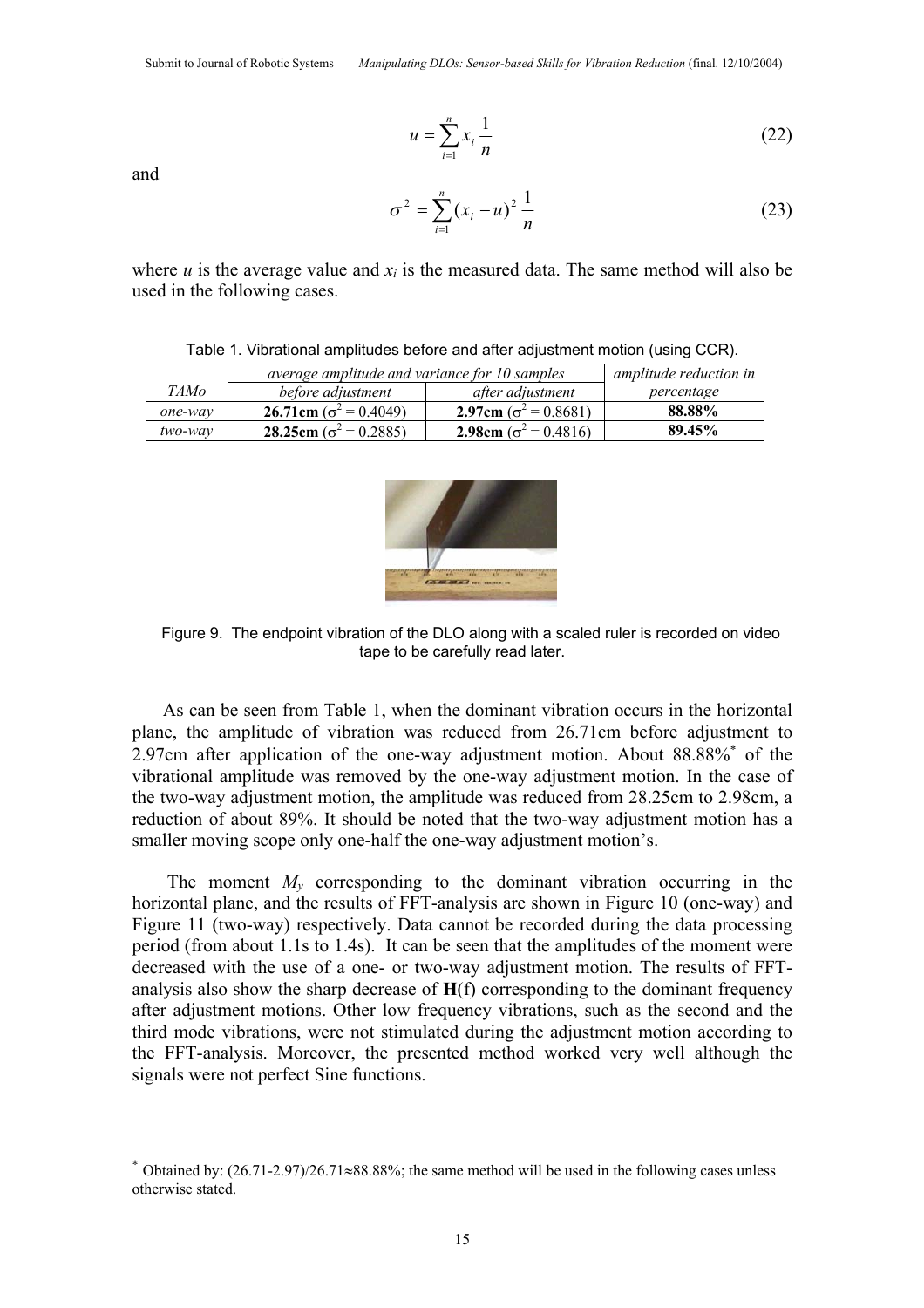

Figure 10. (a). Dominant moment  $M_v$  during the one-way adjustment motion in which the CCR method is used, with dominant vibration occurring in the horizontal plane. (b). FFT-analysis of the DLO's vibration before and after adjustment motion.

As described in Table 1, Figure 10 and Figure 11, one-way adjustment motion can reduce the amplitude to 2.97cm within only 3.0 seconds. However, decline damped to the same level needs about 33 seconds according to our test. The two-way adjustment motion decreased the amplitude to 2.98cm within only 3.0 seconds, and decline damped to the same level costs about 34 seconds. So, the sensor-based adjustment motion is quite efficient.

It was noted that a high frequency around 24Hz in Figure 10(b) occurred during the adjustment motion. We recorded the data when the gripper conducted the same adjustment motion with and without DLO respectively. The FFT analysis shows the frequency around 24Hz was still there though not as obvious as before (Figure 12). In fact, not all the adjustment motions stimulate high frequency tremor according to our experiments. Compared with other low frequency residual vibrations, these kinds of high frequency tremors have almost no influence on the next operation.



Figure 11. (a). Dominant moment *My* during the two-way adjustment motion in which the CCR method is used, with dominant vibration occurring in the horizontal plane. (b). FFT-analysis of the DLO's vibration before and after adjustment motion.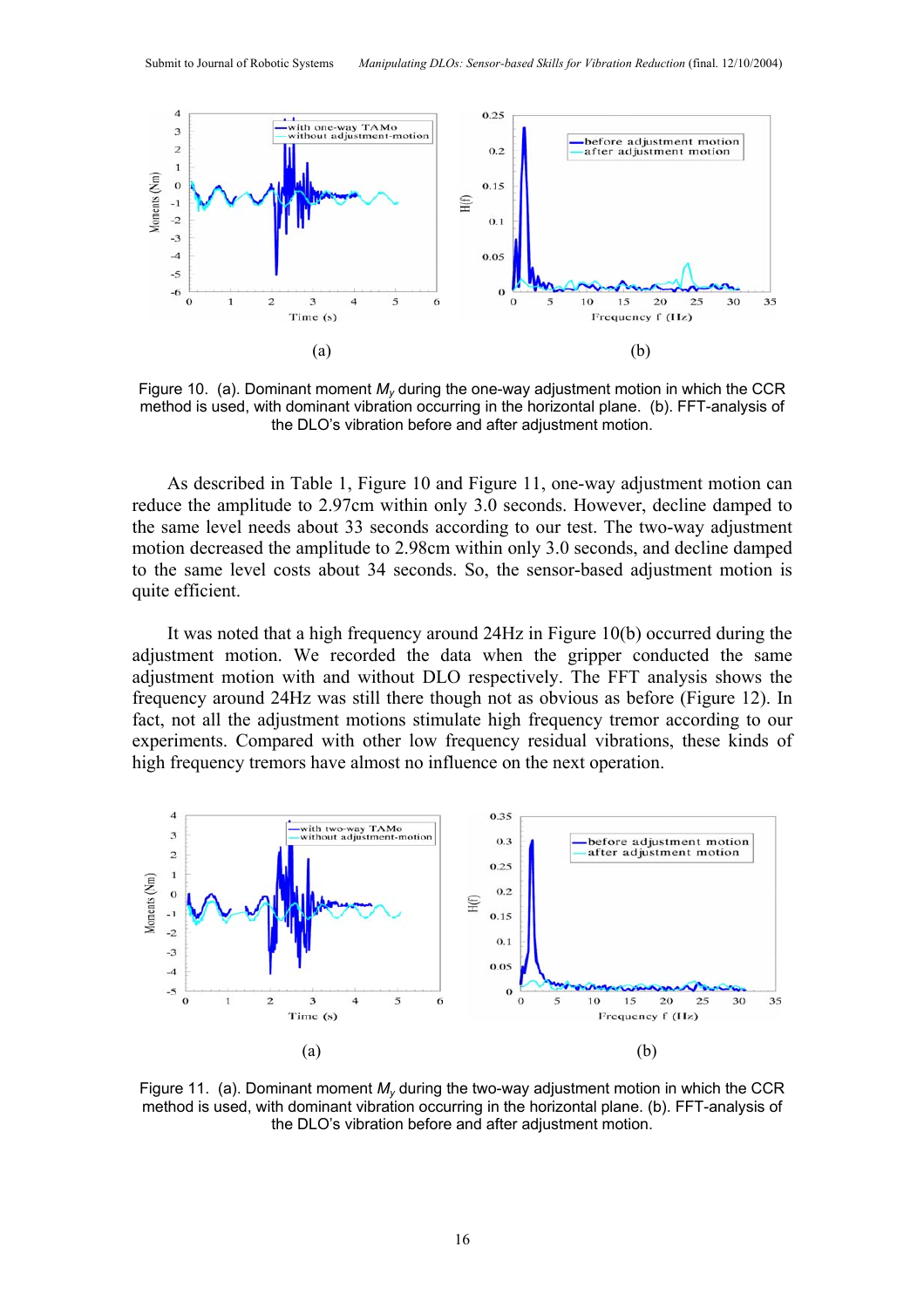

Figure 12. FFT-analysis of the data obtained when the gripper conducts the same adjustment motion with (bold line) and without DLO (thin line). The frequency around 24Hz is still there though slightly weaker without DLO. This frequency is probably coming from the robot system or system coupled with DLO and stimulated by fast motion. Its contribution to DLO's vibration amplitude is quite small.

Additional experiments were conducted with the same DLO at different frequencies. The frequency was changed to 1.15Hz in one of these experiments by sticking about 5g (two 50 pfennig coins) to the free end of the DLO. In this case, the amplitude decreased from 31cm to 3cm within 3.0 seconds with the same program as above, and the adjustment motion style was two-way TAMo. The recorded moments for this example during the adjustment motion process and the results of FFT-analysis can be found in Figure 13.

Although the results of the experiments proved the effectiveness of the presented methods, in practice it is possible to further reduce the sampling time using new methods like MSE. In the following sections, the MSE method is used to find the matching points to reduce the sampling time.



Figure 13. Case of lower vibration frequency (1.15Hz) by addition of about 5g mass (two 50 pfennig coins) to the end of DLO. (a). the dominant moment *My* during the sensor-based twoway adjustment motion, with dominant vibration occurring in the horizontal plane. (b). FFTanalysis of the DLO's vibration before and after adjustment motion.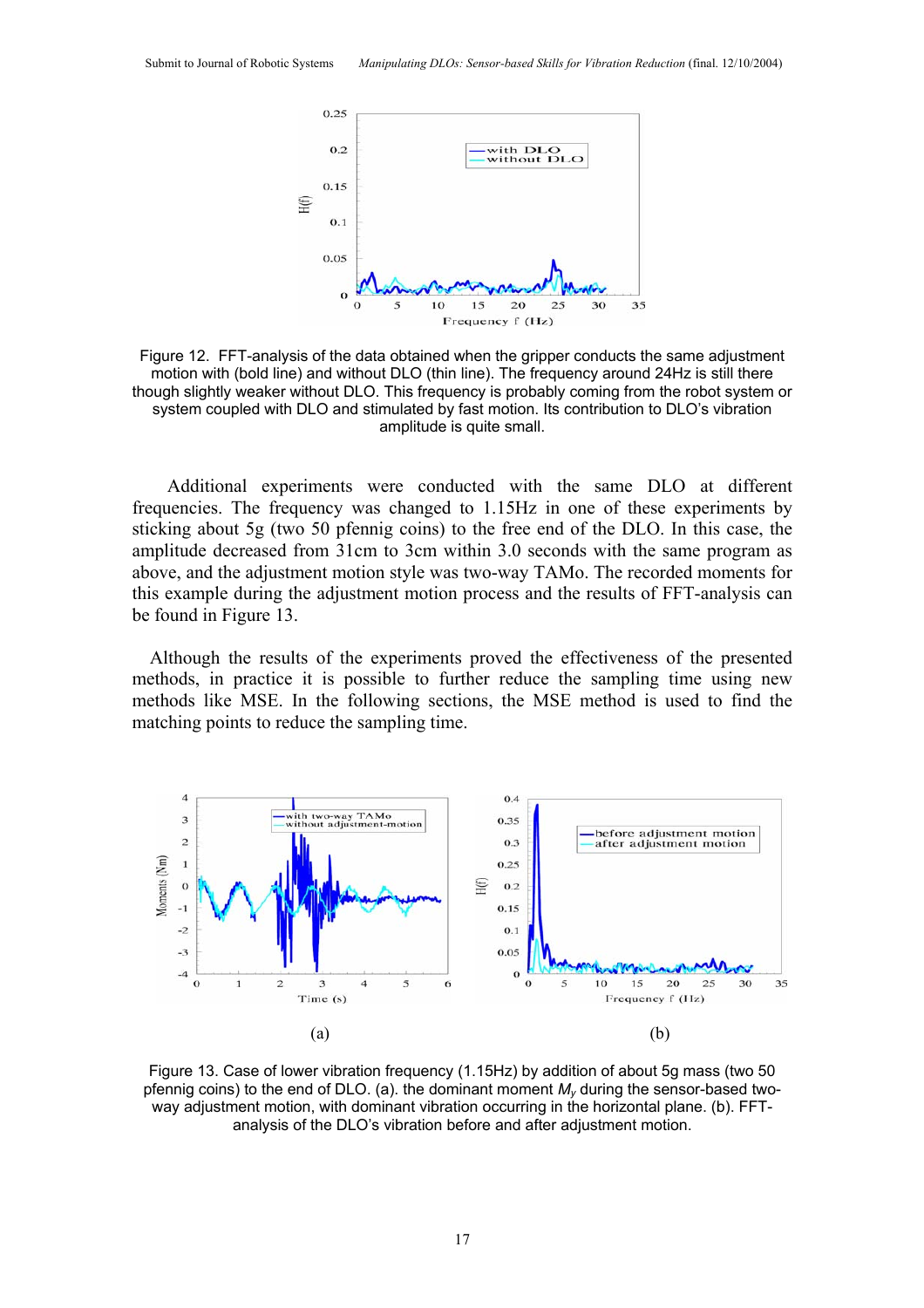#### **5.2 Cases using the MSE method**

In this sub-section the MSE method is used to reduce the sampling time. It is expected that the new method can still find the matching point with few samples. However, the success probability in fact decreases with fewer samples from the sensor. Experiments were conducted to test the capability of the MSE method and results are shown in Figures 14 (a) and (b). It was found that with 20 samples (i.e. covering half a period), the MSE method can find the matching point with almost a 100% success rate. Thus, in the following experiments, samples covering half a period are used without further comment.

An increase in the number of samples increases the percentage of amplitude reduction, but the trend stops after 20 samples. In this situation (nearly one hundred percent success rates in finding the matching point), the main factor limiting the effects of adjustment motion is the resolution of the motion control.



Figure 14. Percentages of success and reduction versus number of samples used with MSE method. Samples here mean the sample from force/torque sensor every 16ms. (a) Success rates, where success in finding the correct match point is set to be 100% and the opposite phase is set to be 0; (b) The percentage of amplitude reduction after one-way TAMo. All the data are average values from 4 repeated experiments.

Table 2. Vibrational amplitudes before and after adjustment motion (using MSE).

|         | average amplitude and variance for 10 samples | amplitude reduction in        |            |
|---------|-----------------------------------------------|-------------------------------|------------|
| TAMo    | before adjustment                             | after adjustment              | percentage |
| one-way | 26.71cm ( $\sigma^2$ = 0.4049)                | 2.83cm ( $\sigma^2$ = 0.3121) | 89.40%     |
| two-way | 26.71cm ( $\sigma^2$ = 0.4049)                | 2.72cm ( $\sigma^2$ = 0.6256) | 89.82%     |

As described in Table 2, Figure 15 and Figure 16, a one-way adjustment motion using MSE can decrease the amplitude to 2.72cm within only 2.3 seconds. The sampling time is decreased considerably compared with the CCR method. The two-way adjustment motion decreased the amplitude to 2.83cm within only 2.6 seconds, and sampling time is also quite reduced. Therefore, the MSE method is more efficient in finding the sensor-based adjustment.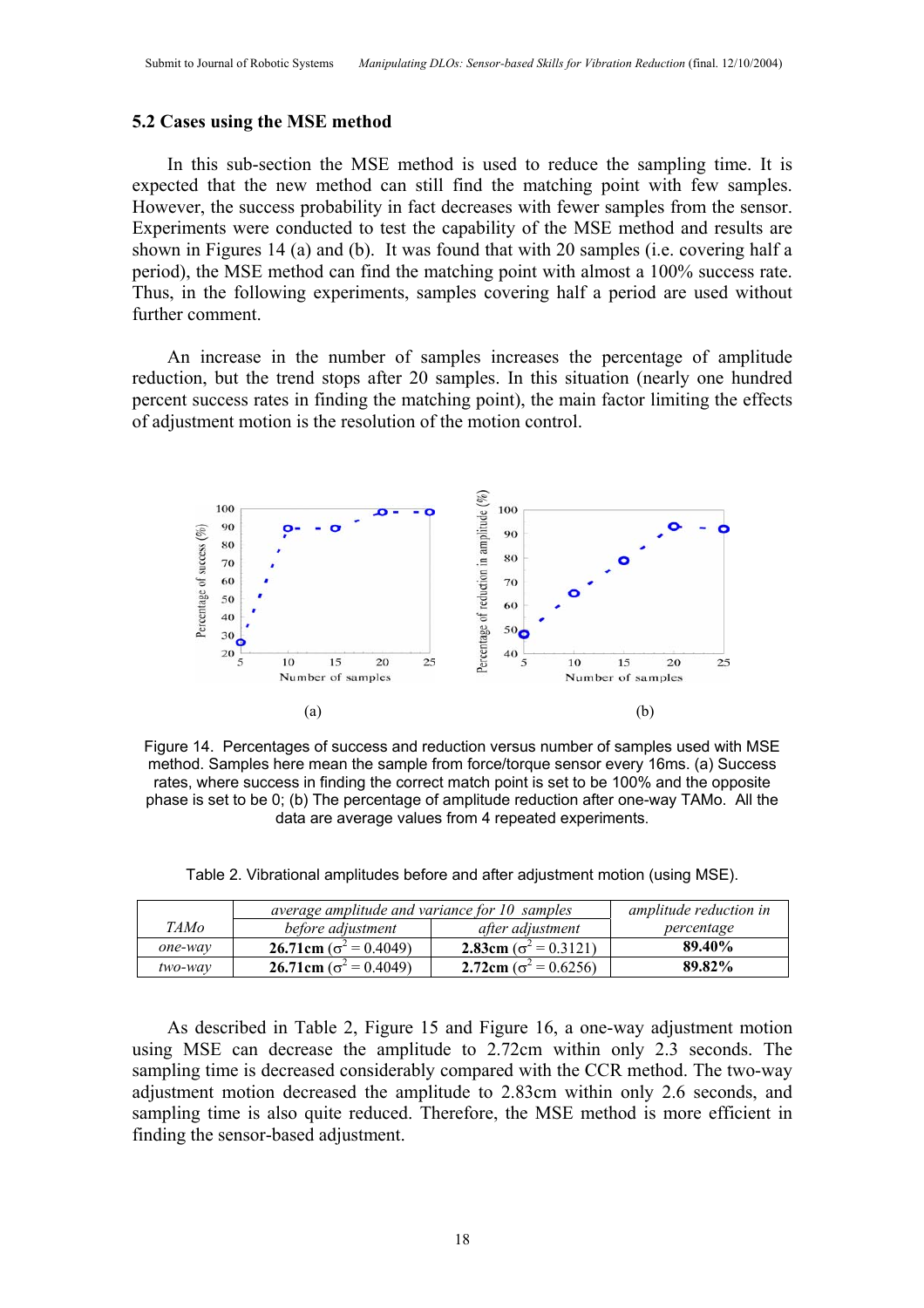

Figure 15. (a). Dominant moment  $M_{\nu}$  during the one-way adjustment motion using the MSE method, with dominant vibration occurring in the horizontal plane. (b). FFT-analysis of the DLO's vibration before and after adjustment motion.

Additionally, to avoid collision, it is better to conduct the adjustment motion within the scope that the previous motion had just occupied. This means that the adjustment motion should start from an adjacent extreme with which collision is not possible. This criterion can be called the safe prior criterion (SPC). On the other hand, to reduce the waiting time, it is better to start adjustment motions as early as possible, no matter what kind of extremes (either maximum or minimum) are involved. This criterion can be called the wait-less criterion (WLC). Which demand can set the prior criterion depends on the environment and situations involved. For example, for two-way adjustment motions of very small scope, the safety may not be an important problem for this style of adjustment motion. Fortunately, sometimes these two demands can be satisfied at the same time, as shown in Figure 17. The adjustment motion starts from an adjacent valley and moves within the scope of previous motion. The total time required decreased to 2.1 seconds with a two-way TAMo.



Figure 16. (a). Dominant moment  $M<sub>v</sub>$  during the two-way adjustment motion using the MSE method, with dominant vibration occurring in the horizontal plane. (b). FFT-analysis of the DLO's vibration before and after adjustment motion.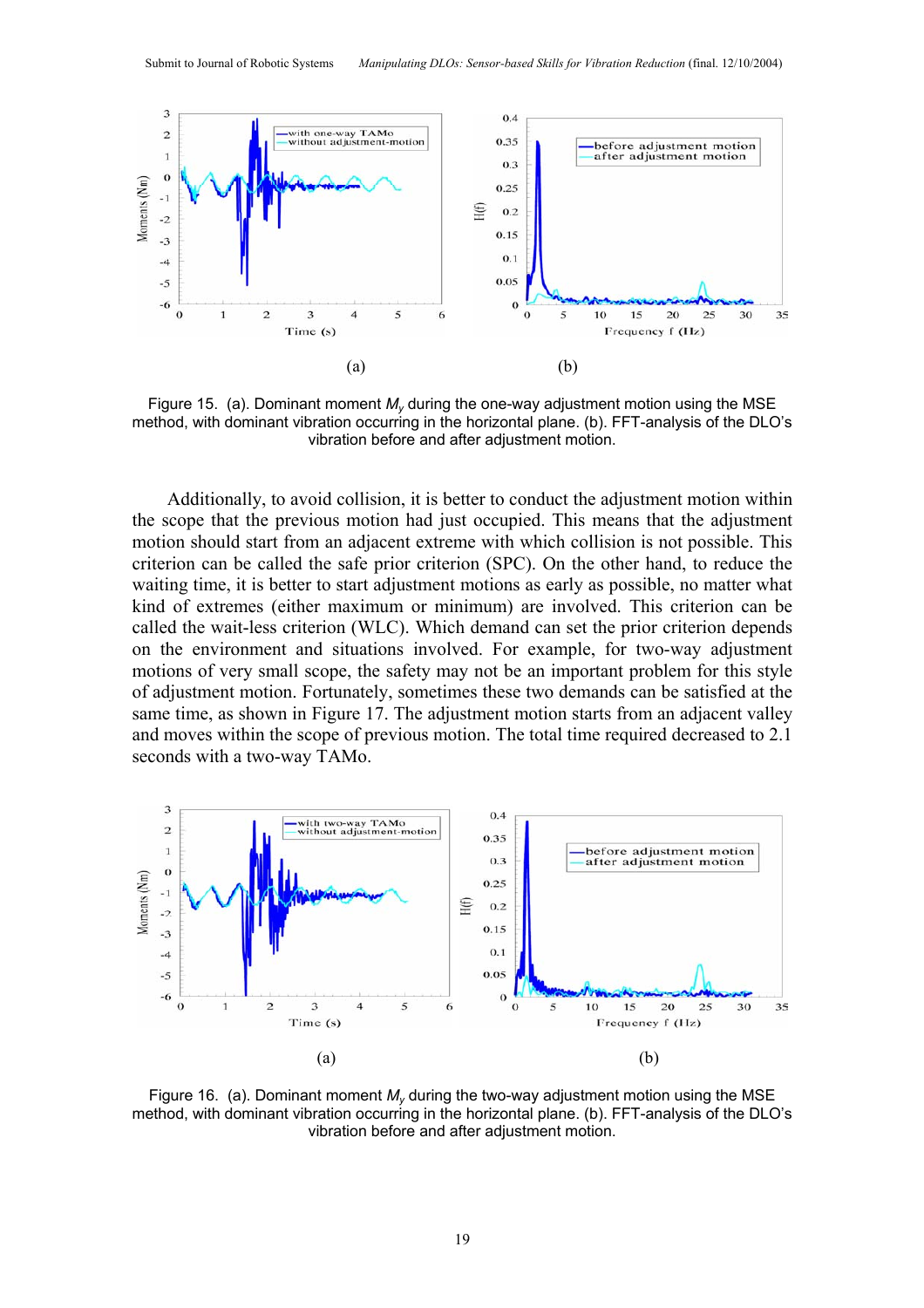

Figure 17. The adjustment motion conducted within the scope of previous motion and dominant vibration occurring in the horizontal plane, safe prior criterion (SPC) and wait-less criterion (WLC) are satisfied in this case. (a). Dominant moment *My* during the two-way adjustment motion using the MSE method, (b). FFT-analysis of the DLO's vibration before and after adiustment motion.

#### **5.3 Cases in vertical plane**

Since the presented methods only depend on the amplitudes and phases of the signals, the large offset due to gravity will not affect the final results. Here we also present experiments in the vertical plane using our MSE method to find the matching point of the signals from the sensor. The adjustment motion is conducted with a safe prior criterion. The dominant vibration occurs in the vertical plane, and the DLO has a certain pre-deformation due to gravity. The measured dominant frequency changed slightly in the experiments and the period was 0.662 second. This period will be used in the following examples if not stated otherwise.

The results can be found in Table 3, Figure 18 and Figure 19. In the vertical plane with gravity, a one-way adjustment motion using MSE can decrease the amplitude to 2.81cm within only 1.5 seconds, reducing vibrational amplitude by 87.44%. The twoway adjustment motion can decrease the amplitude to 2.47cm within no more than 1.8 seconds, reducing vibrational amplitude by 88.96%. Therefore, the sensor-based adjustment motion has proven to be very efficient even with gravity.



Figure 18. Safe prior criterion (SPC) and wait-less criterion (WLC) were satisfied with dominant vibration occurring in the vertical plane. (a). Dominant moment  $M<sub>v</sub>$  during the one-way adjustment motion using the MSE method; (b). FFT-analysis of the DLO's vibration before and after adjustment motion.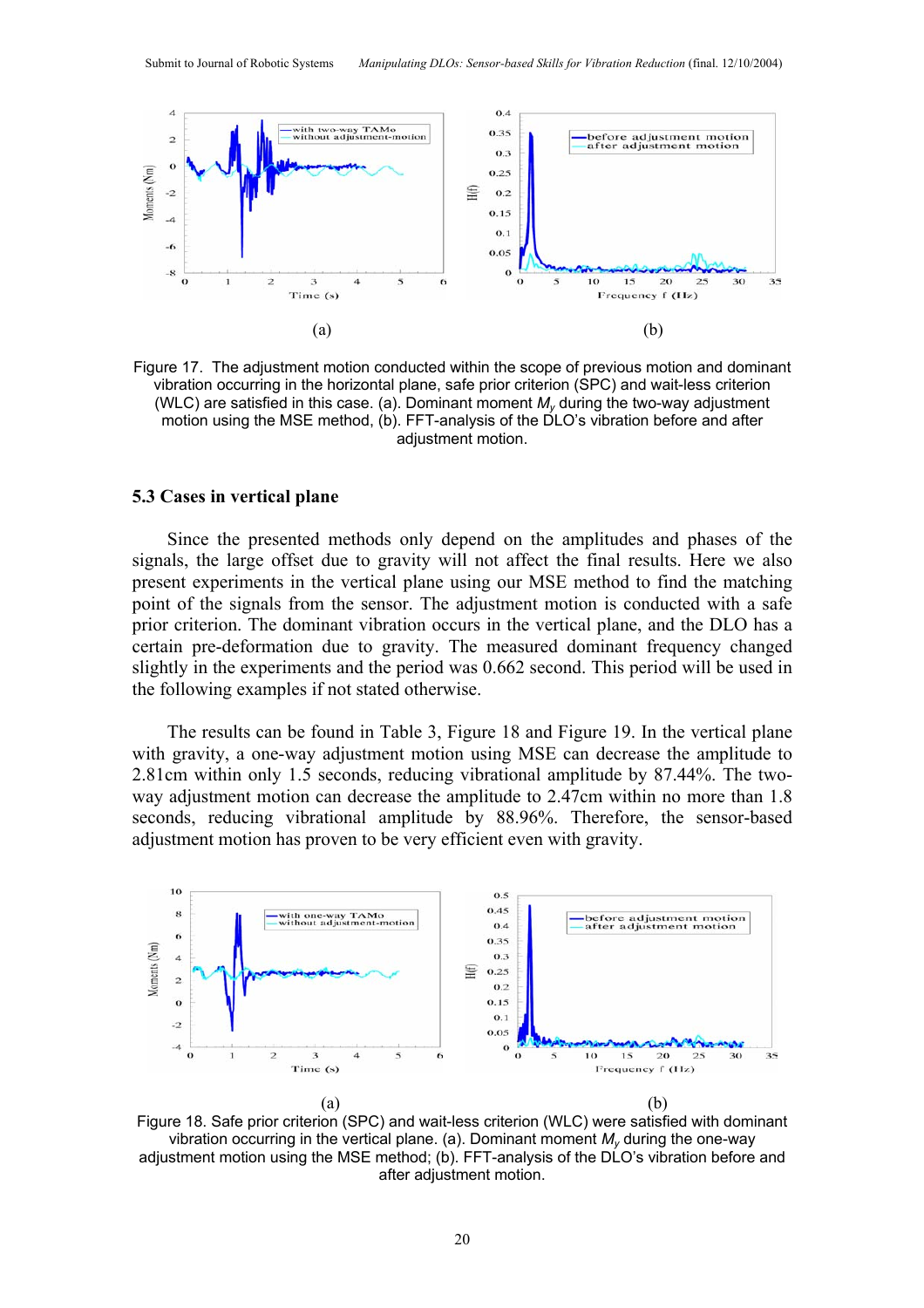|         | average amplitude and variance for 10 samples | amplitude reduction in        |            |
|---------|-----------------------------------------------|-------------------------------|------------|
| TAMo    | before adjustment                             | after adjustment              | percentage |
| one-way | 22.37cm ( $\sigma^2$ = 0.4241)                | 2.81cm ( $\sigma^2$ = 0.6061) | 87.44%     |
| two-way | 22.37cm ( $\sigma^2$ = 0.4241)                | 2.47cm ( $\sigma^2$ = 0.6961) | 88.96%     |

Table 3. Vibrational amplitudes before and after adjustment motion in the vertical plane (using MSE) with safe prior criterion (SPC) and wait-less criterion (WLC).



Figure 19. Two-way adjustment motion with dominant vibration occurring in the vertical plane, Safe prior criterion (SPC) and wait-less criterion (WLC) were satisfied. (a). Dominant moment *My* during the two-way adjustment motion using the MSE method; (b). FFT-analysis of the DLO's vibration before and after adjustment motion.

## **5.4 Cases in general plane**

When DLOs are handled in a certain plane that is neither a horizontal nor vertical plane, how does the presented method perform in this general situation? Here we also perform experiments in general cases to test the presented method. Safe prior criterion (SPC) and wait-less criterion (WLC) are used in these cases. The adjustment motions start with the TOOL coordinates x: 1104.998mm, y: -24.004mm, z: 316.320mm, yaw: -  $6.639^{\circ}$ , pitch: 114.825 $^{\circ}$  and roll: 50.071 $^{\circ}$ . Adjustment motion results are shown in Table 4, Figure 20 and Figure 21, respectively. In both of the cases, vibrational amplitudes were reduced to lower level within 2 seconds.

|             | $MOL$ , with said prior chichon (or $C$ ) and wait-less chichon (vvL $C$ ). |                               |            |
|-------------|-----------------------------------------------------------------------------|-------------------------------|------------|
|             | average amplitude and variance for 10 samples                               | amplitude reduction in        |            |
| <i>TAMo</i> | before adjustment                                                           | after adjustment              | percentage |
| one-way     | <b>21.68cm</b> ( $\sigma^2 = 0.1442$ )                                      | 3.36cm ( $\sigma^2$ = 0.9684) | 84.50%     |
| two-way     | <b>21.68cm</b> ( $\sigma^2$ = 0.1442)                                       | 2.55cm ( $\sigma^2$ = 0.4685) | 88.24%     |

Table 4. Vibrational amplitudes before and after adjustment motion in general cases (using MSE) with safe prior criterion (SPC) and wait-less criterion (WLC).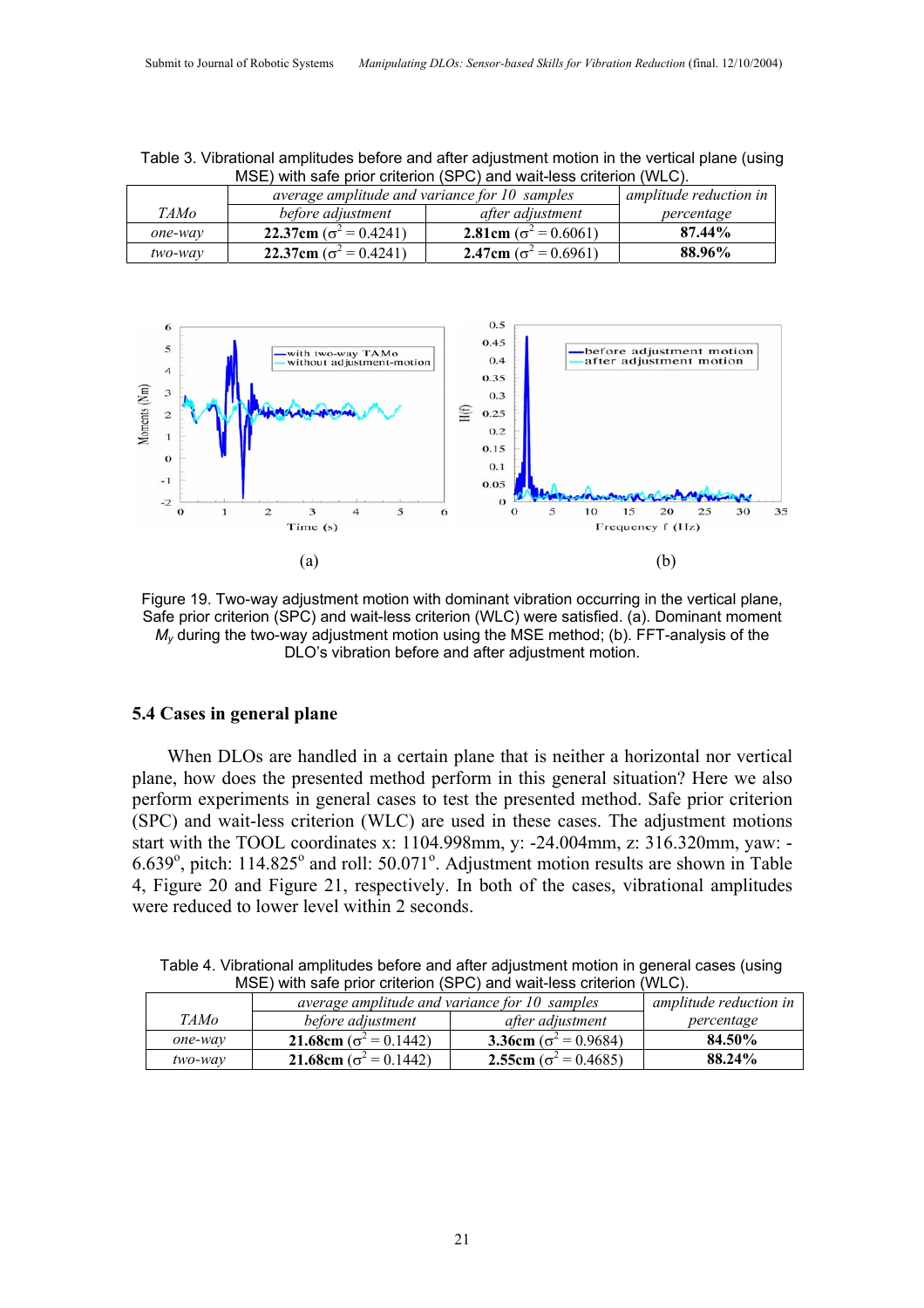

Figure 20. One-way adjustment motion with dominant vibration occurring in the general plane, safe prior criterion (SPC) and wait-less criterion (WLC) were satisfied. (a). Dominant moment *My* during the one-way adjustment motion using the MSE method; (b). FFT-analysis of the DLO's vibration before and after adjustment motion.



Figure 21. Two-way adjustment motion using the MSE method with safe prior criterion (SPC) and wait-less criterion (WLC), dominant vibration occurring in the general plane. (a). Dominant moment *My* ; (b). FFT-analysis of the DLO's vibration before and after adjustment motion.

## **5.5 Effect of frequency errors**

One may realize that errors in the off-line measured frequency could influence the vibration reduction. The problem here is just how much effect the frequency error actually has. For this reason, we investigated the effect of the presented method with respect to frequency errors experimentally. All of the experiments in this section were conducted under the same conditions (i.e. using the same algorithms and with dominant vibration occurring in the same horizontal plane, etc.) as in Section 5.2 except for variations in the frequencies. All of the values are the average of 4 samples

As shown in Figure 22, the percentage of amplitude reduction for one- and twoway adjustment motions decreases with increased error in the dominant frequency. However, for one-way adjustment motion, with errors within  $-2\%$  to  $2\%$ , the adjustment motion can still reduce the vibrational amplitudes by more than 80%, as shown in Figure 22(a). Two-way adjustment motion with error between –4% to 2% can maintain a more than 75% reduction in vibrational amplitudes.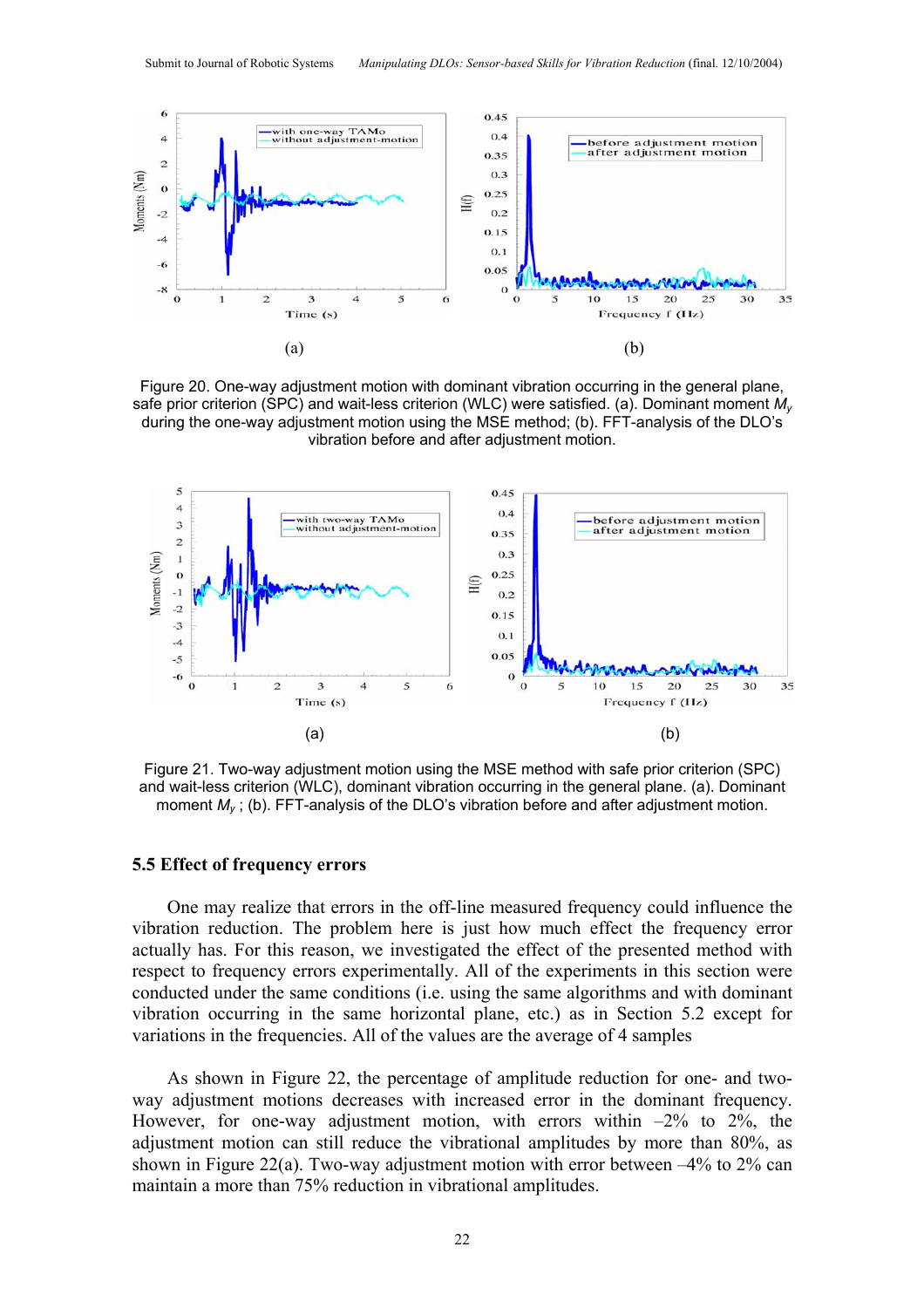This implies that slight errors in the off-line measured frequency do not affect the presented methods very much. However, in most of the cases, effect of the vibration reduction will drop dramatically if error in dominant frequency is more than 2%.



Figure 22. The frequency errors can affect the reduction in vibration amplitude. Each point in the figures is averaged from 4 repeated experiments. (a) one-way adjustment motion, (b) twoway adjustment motion.

# **5.6 Summary and discussions of the experiments**

In the above sections, several experiments have been done to test the sensor-based vibration reduction skills. We presented CCR and MSE methods to find the matching point in the experiments. The MSE method can achieve the same vibration reduction effect but saves about 1T in sampling. For almost each experiment, we provided oneway and two-way adjustment-motion respectively. The two-way adjustment-motion style is very convenient for the immediate execution of next operation, since the robot gripper will be back to its original position. Of course, a two-way adjustment-motion costs 0.5T more compared to a one-way one. The time required for a complete trial of adjustment motion with different matching point finding methods and criterions can be found in table 5.

| Methods    |                  | Sampling | Computing | Waiting<br>(at most) | Execution | Total time    | Related<br>Figures  |
|------------|------------------|----------|-----------|----------------------|-----------|---------------|---------------------|
|            | One-way          | 1.5T     | 0.35s     | 0.75T                | 0.5T      | $2.75T+0.35s$ | Fig.10              |
| <b>CCR</b> | Two-way          | 1.5T     | 0.35s     | 0.75T                | 1T        | $3.25T+0.35s$ | Fig.11              |
|            | One-way          | 0.5T     | 0.35s     | 0.75T                | 0.5T      | $1.75T+0.35s$ | Fig.15              |
|            | Two-way          | 0.5T     | 0.35s     | 0.75T                | 1T        | $2.25T+0.35s$ | Fig.16              |
| <b>MSE</b> | One-way<br>(WLC) | 0.5T     | 0.35s     | 0.5T                 | 0.5T      | $1.5T+0.35s$  | Fig.18 and<br>20    |
|            | Two-way<br>(WLC) | 0.5T     | 0.35s     | 0.5T                 | 1T        | $2T+0.35s$    | Fig.17,19<br>and 21 |

Table 5. The time required for each method. The total time includes sampling, computing, waiting and execution time. Where T is the DLO's vibrational period.

The total time of an adjustment motion is the added up time from sampling to the end of the execution of the adjustment motion. Using the CCR method, it costs at most (2.75T+0.35s) for one-way and (3.25T+0.35s) for two-way to finish a complete trial.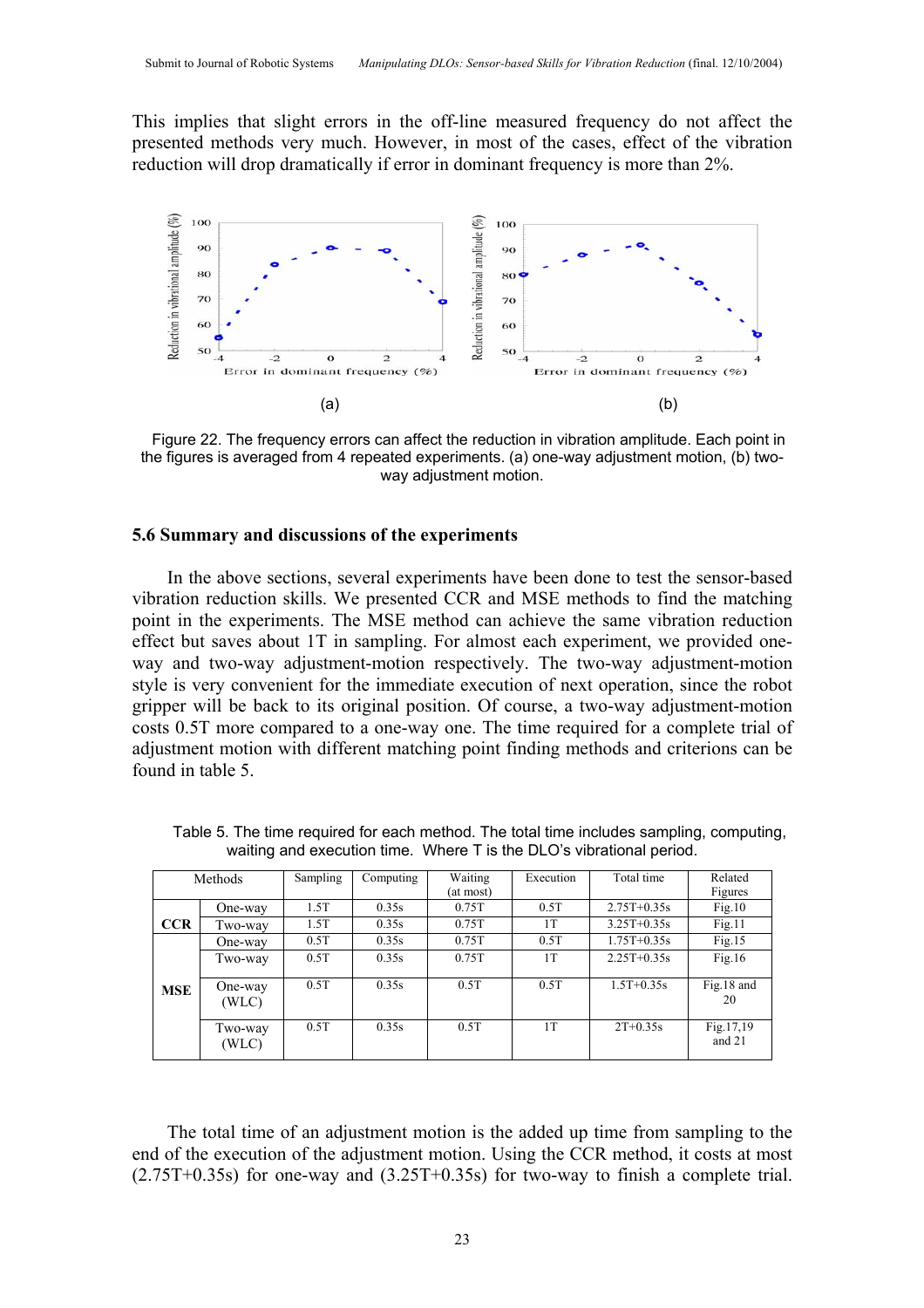For the MSR method, it costs at most (1.75T+0.35s) for one-way and (2.25T+0.35s) for two-way respectively. Combining with a specified criterion, such as WLC which allows the adjustment motion to start from a nearest maximum/minimum, the total time required could be reduced to even shorter as listed in Table 5. However, the decline damps the same vibration to the same level costs tens of vibrational periods, for example, 34 seconds as mentioned in section 5.1.

Based on the results of the above experiments, the presented skills have been proven to be effective in practice. Although not all of the vibration can be eliminated due to the limited resolution of the robot system, it is reasonable to expect that if other low frequencies vibrations still behave dominantly, the sensor-based adjustment motion can also be used to reduce them in the same manner.

In the presented methods, we assumed that the robot's accelerating ability and the vibration period *T* satisfied

$$
\frac{0.5T}{\Delta t} >> 1 \tag{24}
$$

where  $\Delta t$  is the required time for the robot to accelerate its gripper to a certain high speed. There are several acceleration or deceleration profiles provided by the Robot supplier, we chose the fastest one as indicated in the experiment illustrations. It is clear that the presented method would be less effective or ineffective if the vibration frequency were much higher beyond the robot's motion abilities.

Additionally, internal system delay and variance of the robot acceleration are actually beyond our control during the experiment. However, as described in the moment figures above (sampling rate every 16ms), adjustment motion could always start at or tightly close to the expected time and slight delay has not affected the vibration reduction very much. The reason is probably because these perturbations are relatively weak and the skill is robust to these weak variations. For example, the system delay  $t_{\text{cyc}} \leq 0.25T$  as we have found in the above figures and described in [22]. On the one hand, could not control the acceleration in details makes the skill rather easy to be implemented; on the other hand, it is probably one of the reasons for the skills could not reduce the vibration to an even lower level, for example, from current centimeter level to millimeter level.

In the above experiments, we did not redesign the motion control law, which was already well developed by the suppliers. The only thing that an operator should do is to supply the robot with the vibrational period (or frequency) and the stiffness coefficient, which are measured off-line automatically with a well established program. In fact, this kind of calibration can also be performed on-line without significant difficulty, if demand for integration finally emerges.

As mentioned in section 3, vibration reduction skill could start from other point of time and other direction as well; DSA should be changed to cope with the new start point and direction. For example, start at the time when the DLO reaches its balanced position (where the deflection is zero for one DOF system), the DLO's vibration can be reduced too according to reference [23], in which the effect of a vibration reduction skill was tested with DLOs made of different materials and with different residual vibration amplitudes as well. The correlations between start time, directions and DSA might be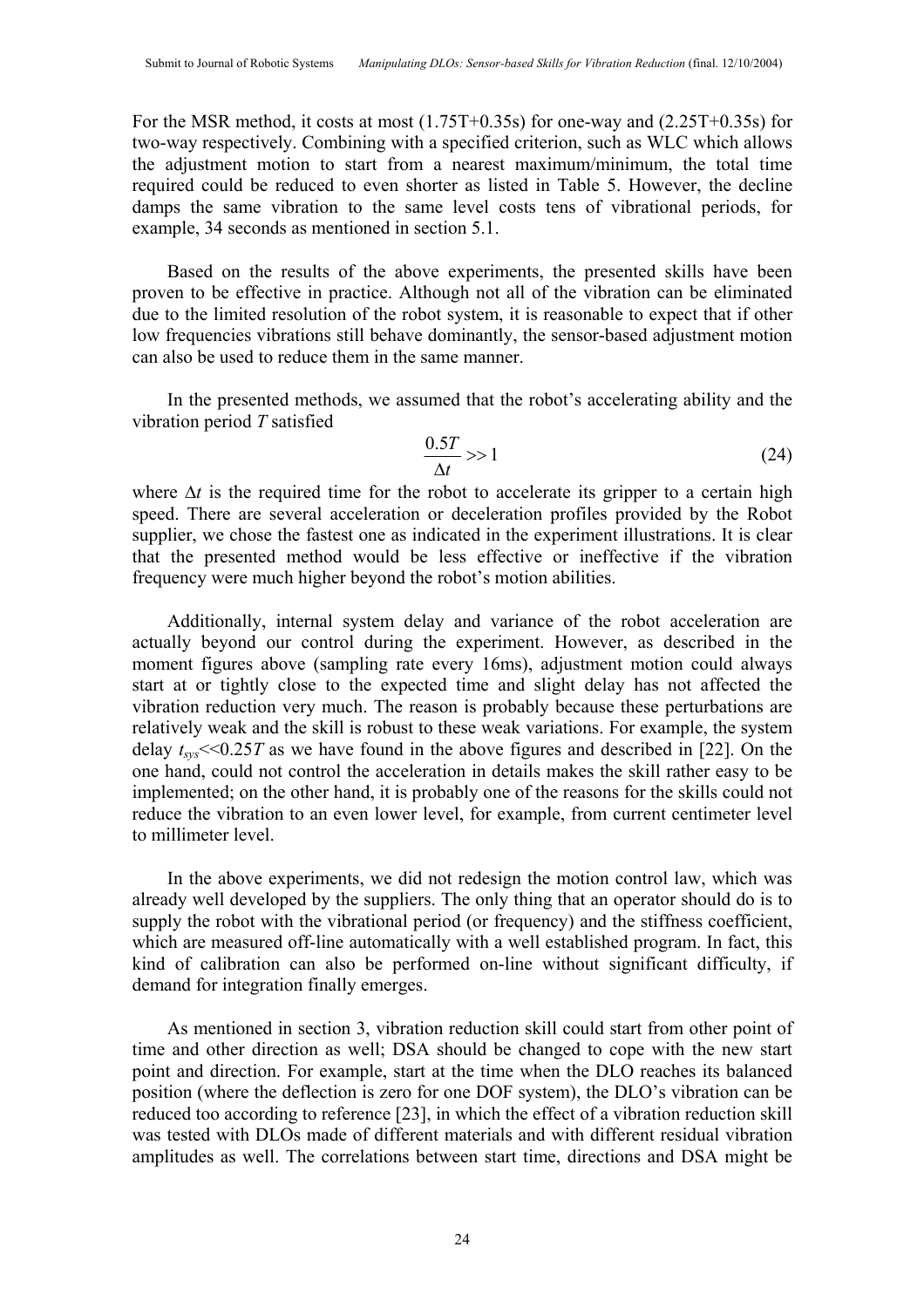easy to establish and implement if skills are accommodated and/or mediated by an artificial neural network in the future.

# **7. Conclusions**

In this article, special skills, i.e. force/torque sensor-based methods for eliminating acute vibration on-line during the handling of DLOs, were presented and the experimental results were discussed. Based on the simple strategies inspired from human skills, the attachable on-line skills can reduce the vibrational amplitude of DLOs effectively (cut by more than 85% on average) without stimulating other low frequency vibrations with an ordinary industrial robot.

Besides the strategies, most of the information to construct the skills is obtained from the force/torque sensor mounted on the robot's wrist. Unlike model-based methods, the sensor-based method does not use any information from previous motions. That is to say, the previous motion that resulted in vibration need not be known. The adjustment motion is generated automatically on-line by analyzing data from the sensor. Template matching technique and minimum squared error method are used to determine the matching point between the vibrational signal of the DLO and a template to meet different demands. Since the presented methods do not depend on the absolute value of signals from the sensor, they perform well whether or not there is an influence by gravity (which would result in offset of the absolute value).

These on-line skills are based on an open-loop concept without any feed-back information during operation. All the experiments were completed using an industrial robot. Therefore, the presented approaches could be easily used in practice due to their simple but effective characteristics. In the future, information from visual sensor may be integrated into the skill to simplify the implementation or extracted as redundant information to confirm the status of the DLO. Furthermore, to make the skill even more effective and flexible, neural networks with enough flexibility might be used.

# **Acknowledgments**

The first author was a research fellow of the Alexander von Humboldt Foundation (AvH, http://www.avh.de). The Alexander von Humboldt Foundation is greatly appreciated by the first author. We thank Dr. Dirk EBERT, Mr. Antoine SCHLECHTER and Mr. Thorsten SCHMIDT for their very useful suggestions and help on sensor calibrating, video and digital picture capturing. We also thank Dr. Roger D. Santer and Dr. Richard Stafford who helped us check the English. We thank the anonymous reviewers for their comments which are very helpful in revising the paper.

# **References**

[1] D. Henrich and H. Wörn (Editors), Robot manipulation of deformable objects, Springer, 2000, London, ISBN 1-85233-250-6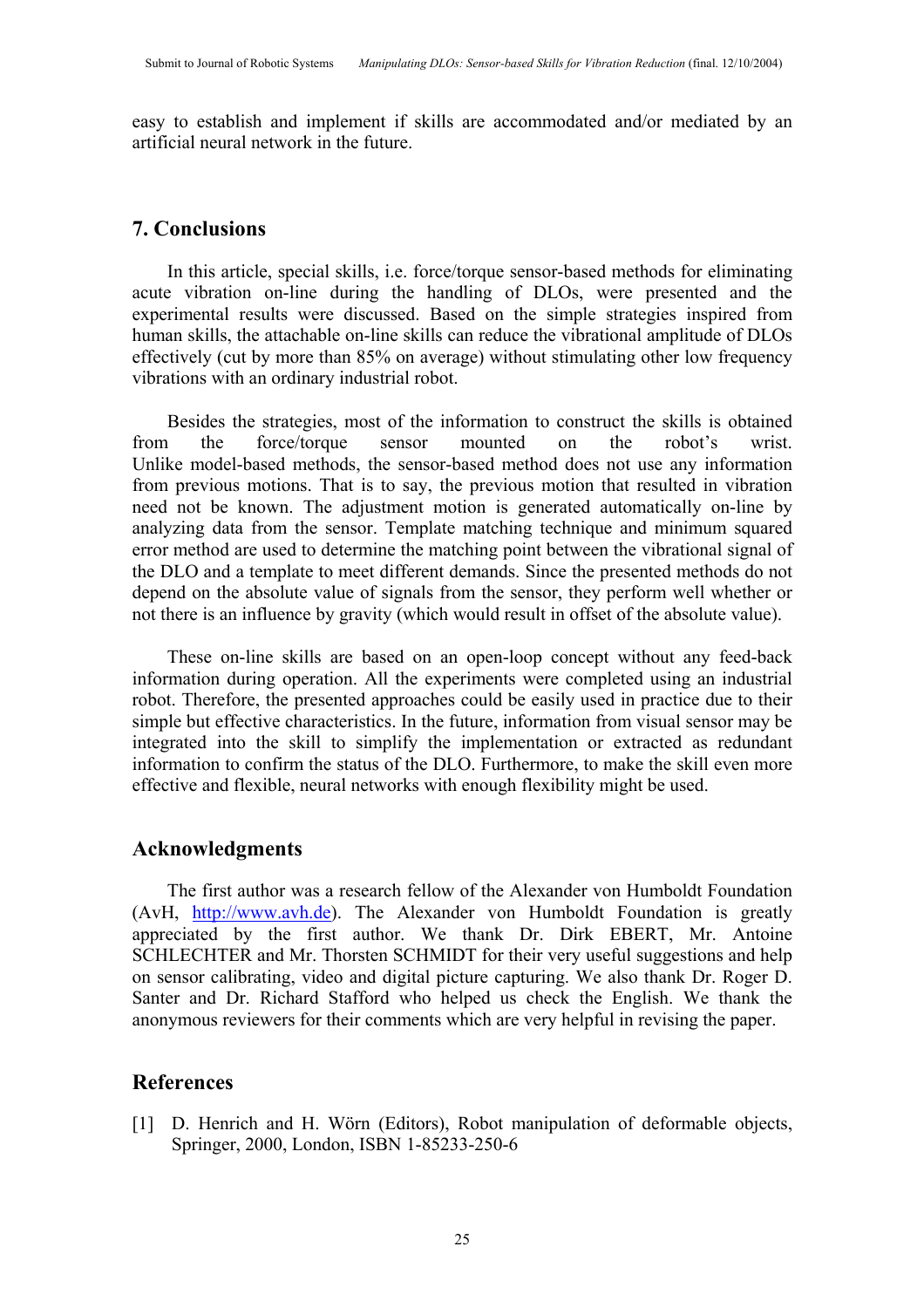- [2] M. Nakazawa, Handling of flexible object, TECHNO Japan, Vol.31, No.10, pp.30- 35, Oct.1998
- [3] Y.F. Zheng, R. Pei, and C. Chen, Strategies for automatic assembly of deformable objects, Proc. IEEE Int. Conf. On Robotics and Automation, pp.2598-2603, 1991.
- [4] H. Wakamatsu, T. Matsumura, E. Arai and S. Hirai, Dynamic analysis of rod like object deformation towards their dynamic manipulation, Proc. of IEEE/IROS Int. Conf. On Intelligent Robots and Systems, pp.196-201, France, Sept. 1997
- [5] S. Hirai, and H. Wakamatsu, Modeling of deformable strings with bend, twist, and extension in 3D space, Proc. 2<sup>nd</sup> ECPD int. Conf. On Advanced Robotics, Intelligent Automation and Active Systems, pp.529-534, Vienna, Sept. 1996.
- [6] H. Inoue, M. Inaba, Hand-eye coordination in rope handling, Proc. of the First Int. Symp. on Robotics Research, pp. 163-174, New Hampshire, USA, Sept. 1983.
- [7] P.W. Smith, N. Nandhakumar and A.K. Tamadorai, Vision based manipulation of non-rigid objects, Proc. IEEE Robotics and Automation, vol.4, pp.3191-3196, Minneapolis, Minnesota, USA, April, 1996
- [8] W. Kraus, B. J. McCarragher, Case studies in the manipulation of flexible parts using a hybrid position/force approach, In: Proc. 1997 Int. Conf. on Robotics and Automation (ICRA'97), vol. 1, pp. 367372, Albuquerque, USA, April, 1997
- [9] H, Nakagaki, K. Kitagaki, T. Ogasawara and H. Tsukune, Study of insertion task of a flexible beam into a hole by using visual tracking observed by stereo vision, Proc. of IEEE Int. Conf. On Robotics and Automation, Vol.4, pp.3209-3214, Minneapolis, USA, April, 1996
- [10] J.D. Morrow, P.K. Khosla, Manipulation task primitives for composing robot skills, Proc. 1997 IEEE Int. Conf. on Robotics and Automation (ICRA'97), pp. 3354-3359, Albuquerque, USA, April 1997
- [11] T. Hasegawa, T. Suehiro and T. Takase, A model-based manipulation system with skill-based execution, IEEE Trans. On Robotics and Automation, Vol.8, No.5, pp.535-544, 1992
- [12] H. Onda, H. Hirukawa and K. Takase, Assembly motion teaching system using position/force simulator -extracting a sequence of contact state transition, Proc. of the IEEE/RSJ Int. Conf. On Intelligent Robots and Systems, Vol.1, pp.9-16, 1995
- [13] D. Henrich, T. Ogasawara, and H. Wörn, Manipulating deformable linear objects contact states and point contacts - , IEEE Int. Symposium on Assembly and Task Planning (ISATP'99), Porto, Portugal, July 21-24, 1999
- [14] F. Abegg, A. Remde, and D. Henrich, Force and vision based detection of contact state transitions, '*Robot Manipulation of Deformable Objects*', Edited by Henrich D. and Wörn H., Springer, 2000, London, ISBN 1-85233-250-6.
- [15] A. Remde, D. Henrich, and H. Wörn, Picking-up deformable linear objects with industrial robots, Int. Symposium on Robotics, Oct.27-29, 1999, Tokyo, Japan
- [16] M.Z. Chen and Y.F. Zheng, Vibration-Free handling of deformable beams by robot end-effectors, J. of Robotics Systems, pp.331-347, 12(5), 1995
- [17] J.F. Jones and B.J. Petterson, Oscillation damped movement of suspended objects, Proc. IEEE Int. Conf. On Robotics and Automation, pp.956-962, 1988
- [18] G.P. Starr, Swing-free transport of suspended objects with a path-controlled robot manipulator, J. Dyn. System Control Trans. ASME, pp.97-100, 1985
- [19] S.G. Yue and D. Henrich, Manipulating deformable linear objects: attachable adjustment motion for vibration reduction, Journal of Robot Systems, Vol.18(7), 2001, pp.375-389.
- [20] MacCallion Henry, Vibration of linear mechanical systems, Longman, London, 1973